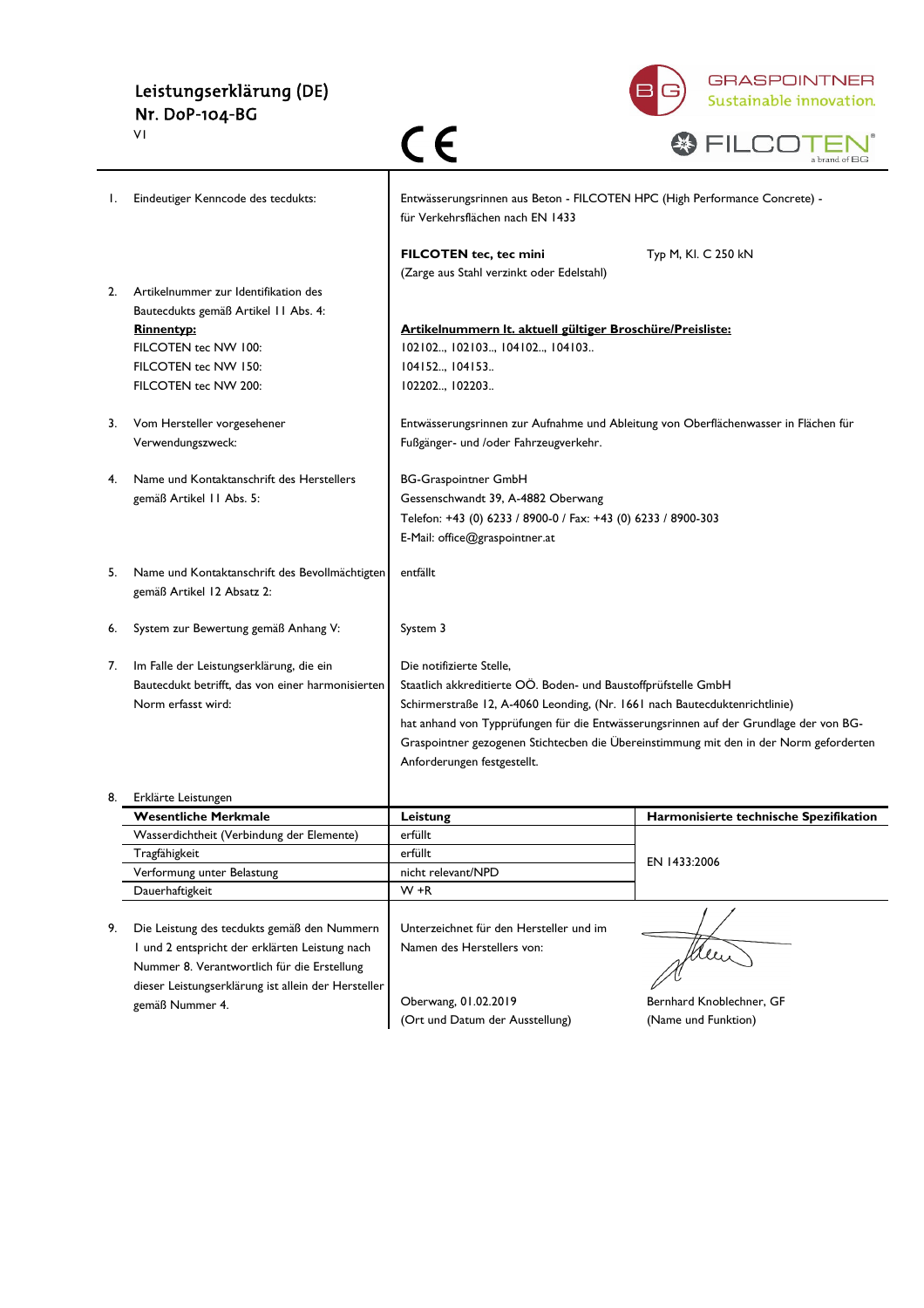

| w |  |  |                                    |  |
|---|--|--|------------------------------------|--|
|   |  |  | a brand of $\mathsf{B} \mathsf{G}$ |  |

|    | VI                                                                                                                                                                                  | CE                                                                                                                                                                                                                                                                                                                                                           | a brand of BG                                                                         |
|----|-------------------------------------------------------------------------------------------------------------------------------------------------------------------------------------|--------------------------------------------------------------------------------------------------------------------------------------------------------------------------------------------------------------------------------------------------------------------------------------------------------------------------------------------------------------|---------------------------------------------------------------------------------------|
| I. | Popis výrobku:                                                                                                                                                                      | Odvodňovací žlaby z betonu - FILCOTEN HPC (High Performance Concrete) -<br>pro komunikace dle normy EN 1433                                                                                                                                                                                                                                                  |                                                                                       |
|    |                                                                                                                                                                                     | FILCOTEN tec, tec mini<br>(zárubně z pozinkované nebo nerezové oceli)                                                                                                                                                                                                                                                                                        | Typ M, KI. C 250 kN                                                                   |
| 2. | Typy-, šarže- sériová čísla nebo jiné označení<br>stavebního produktu podle řád. I l odst. 4:<br>Typ žlabu:<br>FILCOTEN tec NW 100:<br>FILCOTEN tec NW 150:<br>FILCOTEN tec NW 200: | Čísla artiklu dle aktuálně platného katalogu/ceníku:<br>102102, 102103, 104102, 104103<br>104152 104153<br>102202, 102203                                                                                                                                                                                                                                    |                                                                                       |
| 3. | Výrobcem stanovený účel použití nebo účely<br>použití stavebního produktu:                                                                                                          | rovněž dopravních komunikací.                                                                                                                                                                                                                                                                                                                                | Odvodňovací žlaby jsou určené pro sběr a odvádění povrchové vody z ploch pro chodce a |
| 4. | Jméno, zapsané obchodní značky a kontaktní<br>údaje výrobce podle řádku 11 odst. 5:                                                                                                 | <b>BG-Graspointner GmbH</b><br>Gessenschwandt 39, A-4882 Oberwang<br>Telefon: +43 (0) 6233 / 8900-0 / Fax: +43 (0) 6233 / 8900-303<br>E-Mail: office@graspointner.at                                                                                                                                                                                         |                                                                                       |
| 5. | Případné jméno a kontaktní údaje<br>zplnomocněnce, který je podle řád. l 2 odst.2<br>pověřený:                                                                                      | odpadá                                                                                                                                                                                                                                                                                                                                                       |                                                                                       |
| 6. | Systém nebo systémy podle dodatku V:                                                                                                                                                | systém 3                                                                                                                                                                                                                                                                                                                                                     |                                                                                       |
| 7. | Prohlášení o vlastnostech, které se týká<br>stavebního produktu dle harmonizované normy:                                                                                            | akreditované místo:<br>Státní akreditovaná zkušebna, OÖ. Boden- und Baustoffprüfstelle GmbH<br>Schirmerstraße 12, A-4060 Leonding (Nr. 1661 podle směrnice pro stavební výrobky)<br>na základě typových zkoušek odvodňovacích žlabů a na základě provedených zkoušek BG<br>Graspointner namátkových vzorků potvrzuje soulad s požadavky stano-venými normou. |                                                                                       |
|    | Prohlášení o vlastnostech:                                                                                                                                                          |                                                                                                                                                                                                                                                                                                                                                              |                                                                                       |
|    | charakteristika                                                                                                                                                                     | výkon                                                                                                                                                                                                                                                                                                                                                        | harmonizovaná technická specifikace                                                   |
|    | vodotěsnost (spojení elementů)                                                                                                                                                      | splněno                                                                                                                                                                                                                                                                                                                                                      |                                                                                       |
|    | únosnost                                                                                                                                                                            | splněno                                                                                                                                                                                                                                                                                                                                                      | EN 1433:2006                                                                          |
|    | deformace při zatížení                                                                                                                                                              | nerelevantní/NPD                                                                                                                                                                                                                                                                                                                                             |                                                                                       |
| 9. | odolnost<br>Výkon výrobku podle č. l a 2 odpovídá<br>prohlášení o vlastnostech dle č.8. Odpovědný za<br>vystavení tohoto proh-lášení o vlastnostech je<br>sám výrobce podle č.4:    | $W + R$<br>Podepsáno za výrobce a ve jménu výrobce:                                                                                                                                                                                                                                                                                                          |                                                                                       |
|    |                                                                                                                                                                                     | Oberwang, 01.02.2019<br>(místo a datum vystavení)                                                                                                                                                                                                                                                                                                            | Bernhard Knoblechner, GF<br>(jméno a funkce)                                          |
|    |                                                                                                                                                                                     |                                                                                                                                                                                                                                                                                                                                                              |                                                                                       |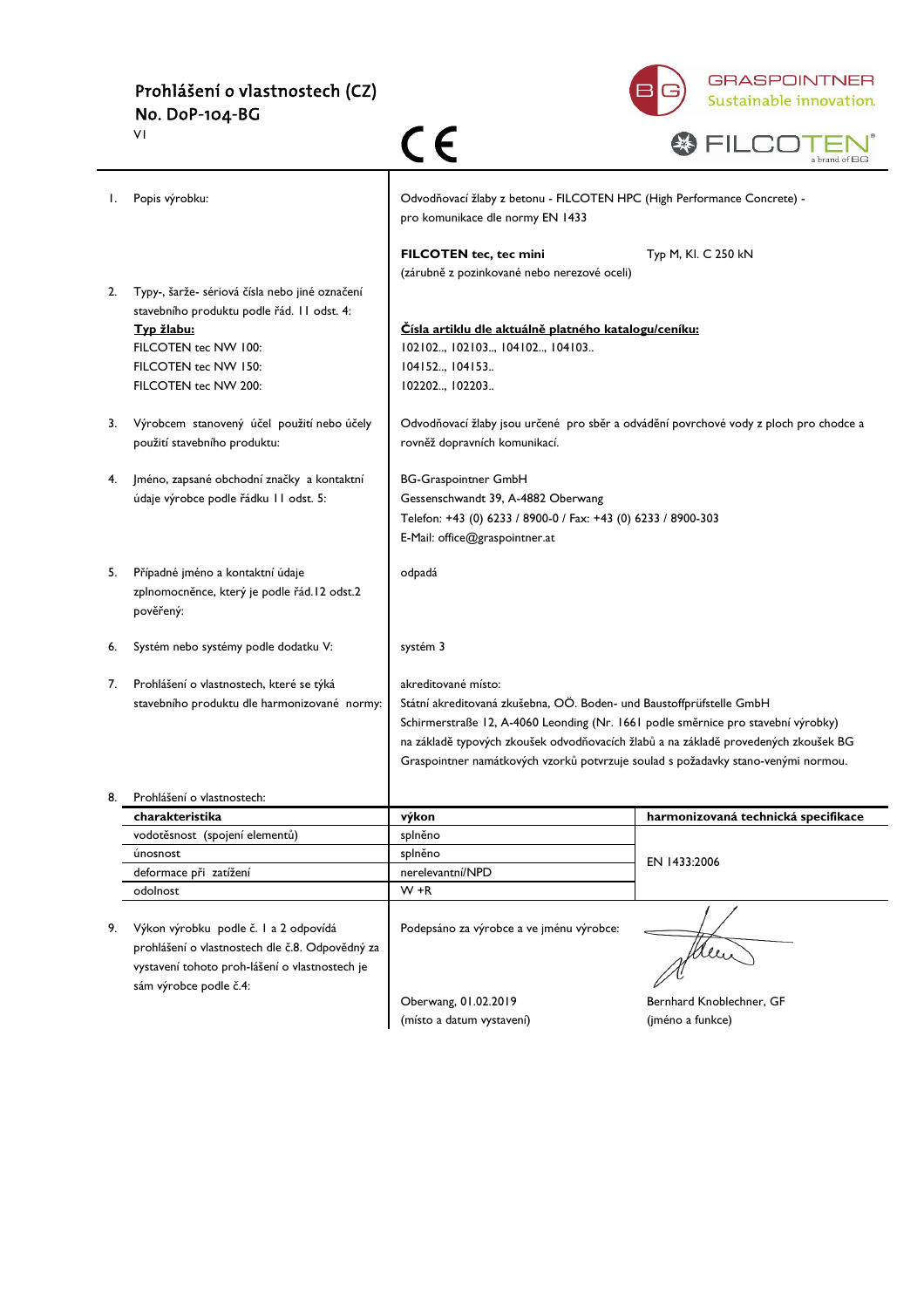Declaration of performance (DK) No. DoP-104-BG V1



|                                            | ٧I                                                                             | C E                                                                                                                         | a brand of BG                                                                               |
|--------------------------------------------|--------------------------------------------------------------------------------|-----------------------------------------------------------------------------------------------------------------------------|---------------------------------------------------------------------------------------------|
| I. Unik identifikatonskode af produkttype: |                                                                                | Afvandingsrende af beton - FILCOTEN HPC (High Performance Concrete) -<br>for kørebaner og gangarealer i henhold til EN 1433 |                                                                                             |
|                                            |                                                                                | FILCOTEN tec, tec mini<br>(Kantforstærkning i rustfri stål eller galvaniseret stål)                                         | Type M, Belastningsklasse C 250 kN                                                          |
| 2.                                         | Type, batch eller serienummer, der kræves i<br>henhold til artikel 11, stk. 4: |                                                                                                                             |                                                                                             |
|                                            | rende-type:                                                                    | varenummer i henhold til gældende brochure/prisliste:                                                                       |                                                                                             |
|                                            | FILCOTEN tec NW 100:                                                           | 102102, 102103, 104102, 104103                                                                                              |                                                                                             |
|                                            | FILCOTEN tec NW 150:                                                           | 104152, 104153                                                                                                              |                                                                                             |
|                                            | FILCOTEN tec NW 200:                                                           | 102202, 102203                                                                                                              |                                                                                             |
| 3.                                         | Anvendelsesområder:                                                            | Afvandingsrender til kørebaner og gangarealer                                                                               |                                                                                             |
| 4.                                         | Navn, registreret firmanavn eller registreret                                  | <b>BG-Graspointner GmbH</b>                                                                                                 |                                                                                             |
|                                            | varemærke og kontaktadresse hos producenten                                    | Gessenschwandt 39, A-4882 Oberwang                                                                                          |                                                                                             |
|                                            | som krævet i henhold til artikel 11, stk. 5:                                   | Telefon: +43 (0) 6233 / 8900-0 / Fax: +43 (0) 6233 / 8900-303                                                               |                                                                                             |
|                                            |                                                                                | E-Mail: office@graspointner.at                                                                                              |                                                                                             |
| 5.                                         | Navn og kontaktadresse for den i artikel 12, stk.                              | Ikke relevant                                                                                                               |                                                                                             |
|                                            | 2, nævnte bemyndigede repræsentant:                                            |                                                                                                                             |                                                                                             |
| 6.                                         | System som angivet i bilag V:                                                  | system 3                                                                                                                    |                                                                                             |
| 7.                                         | I tilfælde af declaration of performance                                       | Det bemyndigede organ,                                                                                                      |                                                                                             |
|                                            | vedrørende en byggevare omfattet af en                                         | Staatlich Akkreditierte OÖ. Boden- und Baustoffprüfstelle GmbH                                                              |                                                                                             |
|                                            | harmoniseret standard:                                                         |                                                                                                                             | Schirmerstraße 12, A-4060 Leonding (Nr. 1661 i henhold til retningslinierne for byggevarer) |
|                                            |                                                                                |                                                                                                                             | er baseret på typeprøvning for afvandingsrender på basis af solide BG-Graspointner-prøver,  |
|                                            |                                                                                | bestemt overholdelse af kravene i standarden.                                                                               |                                                                                             |
|                                            | Deklareret ydeevne:                                                            |                                                                                                                             |                                                                                             |
|                                            | væsentlige egenskaber                                                          | ydeevne                                                                                                                     | harmonerede tekniske specifikationer                                                        |
|                                            | Vandtæthed (forbindelse af elementer)                                          | opfyldt                                                                                                                     |                                                                                             |
|                                            | Belastningskapacitet                                                           | opfyldt                                                                                                                     | EN 1433:2006                                                                                |
|                                            | Deformation under belastning                                                   | ikke relevant/NPD                                                                                                           |                                                                                             |
|                                            | Holdbarhed                                                                     | $W + R$                                                                                                                     |                                                                                             |
| 9.                                         | Udførelsen af produktet, der er identificeret i                                | Underskrift på vegne af producenten ved:                                                                                    |                                                                                             |
|                                            | punkt I og 2, er i overensstemmelse med den                                    |                                                                                                                             |                                                                                             |
|                                            | angivne ydeevne i punkt 8. Denne declaration of                                |                                                                                                                             | Klei                                                                                        |
|                                            | performance udstedes udelukkende på                                            |                                                                                                                             |                                                                                             |
|                                            | fabrikantens ansvar som angivet i punkt 4:                                     | Oberwang, 01.02.2019                                                                                                        | Bernhard Knoblechner, GF                                                                    |
|                                            |                                                                                | (Sted og Dato)                                                                                                              | (Navn og stillingsbetegnelse)                                                               |
|                                            |                                                                                |                                                                                                                             |                                                                                             |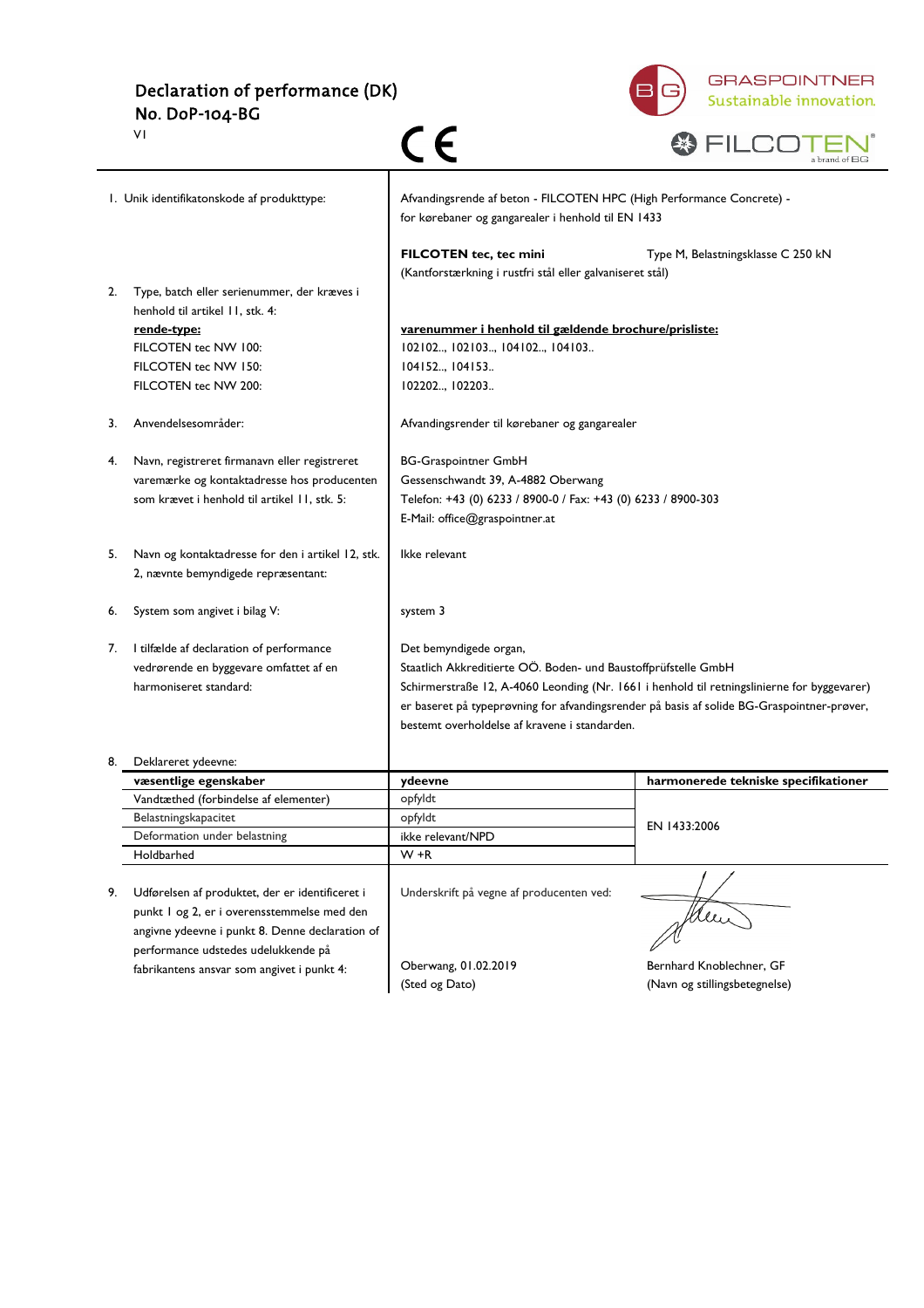## Declaration of performance (EN) No. DoP-104-BG



|    | VI                                                |                                                                                                                                                   | a brand of BG                      |
|----|---------------------------------------------------|---------------------------------------------------------------------------------------------------------------------------------------------------|------------------------------------|
| I. | Unique identification code of the product-type:   | drainage channels out of concret - FILCOTEN HPC (High Performance Concrete) -<br>for vehicular and pedestrian areas according to standard EN 1433 |                                    |
|    |                                                   | FILCOTEN tec, tec mini                                                                                                                            | Type M, cl. C 250 kN               |
|    |                                                   | (edge out of galvanised steel or stainless steel)                                                                                                 |                                    |
| 2. | Type, batch or serial number required pursuant    |                                                                                                                                                   |                                    |
|    | to Article 11(4):                                 |                                                                                                                                                   |                                    |
|    | channel-type:                                     | articlenumbers according to currently valid brochure/price list:                                                                                  |                                    |
|    | FILCOTEN tec NW 100:                              | 102102, 102103, 104102, 104103                                                                                                                    |                                    |
|    | FILCOTEN tec NW 150:                              | 104152, 104153                                                                                                                                    |                                    |
|    | FILCOTEN tec NW 200:                              | 102202, 102203                                                                                                                                    |                                    |
| 3. | Intended use as forseen by the manufacturer:      | drainage channels for vehicular and pedestrian areas                                                                                              |                                    |
| 4. | Name, registered trade name or registered trade   | <b>BG-Graspointner GmbH</b>                                                                                                                       |                                    |
|    | mark and contact address of the manufacturer as   | Gessenschwandt 39, A-4882 Oberwang                                                                                                                |                                    |
|    | required pursuant to Article 11(5):               | Telefon: +43 (0) 6233 / 8900-0 / Fax: +43 (0) 6233 / 8900-303                                                                                     |                                    |
|    |                                                   | E-Mail: office@graspointner.at                                                                                                                    |                                    |
|    |                                                   |                                                                                                                                                   |                                    |
| 5. | Name and contact address of the authorised        | not applicable                                                                                                                                    |                                    |
|    | representative specified in Article 12(2):        |                                                                                                                                                   |                                    |
|    |                                                   |                                                                                                                                                   |                                    |
| 6. | System as set out in annex V:                     | system 3                                                                                                                                          |                                    |
|    |                                                   |                                                                                                                                                   |                                    |
| 7. | In case of the declaration of performance         | The notified body,                                                                                                                                |                                    |
|    | concerning a construction product covered by a    | Staatlich akkreditierte OÖ. Boden- und Baustoffprüfstelle GmbH                                                                                    |                                    |
|    | harmonised standard:                              | Schirmerstraße 12, A-4060 Leonding (No. 1661 according to building products guideline)                                                            |                                    |
|    |                                                   | based on type testings for drainage channels on the basis of solid BG-Graspointner samples,                                                       |                                    |
|    |                                                   | has determined compliance with the requirements specified by the standard.                                                                        |                                    |
| 8. | Declared performance:                             |                                                                                                                                                   |                                    |
|    | essential characteristics                         | performance                                                                                                                                       | harmonised technical specifikation |
|    | Water tightness (connection of elements)          | fulfilled                                                                                                                                         |                                    |
|    | Load capacity                                     | fulfilled                                                                                                                                         | EN 1433:2006                       |
|    | Deformation under load                            | <b>NPD</b>                                                                                                                                        |                                    |
|    | durability                                        | $W + R$                                                                                                                                           |                                    |
|    |                                                   |                                                                                                                                                   |                                    |
| 9. | The performance of the product identified in      | Signed for and on behalf of the manufacturer                                                                                                      |                                    |
|    | points I and 2 is in conformity with the declared | by:                                                                                                                                               | Men                                |
|    | performance in point 8. This declaration of       |                                                                                                                                                   |                                    |
|    | performance is issued under the sole              |                                                                                                                                                   |                                    |
|    | responsibility of the manufacturer identified in  | Oberwang, 01.02.2019                                                                                                                              | Bernhard Knoblechner, GF           |
|    | point 4:                                          | (place and date of issue)                                                                                                                         | (name and function)                |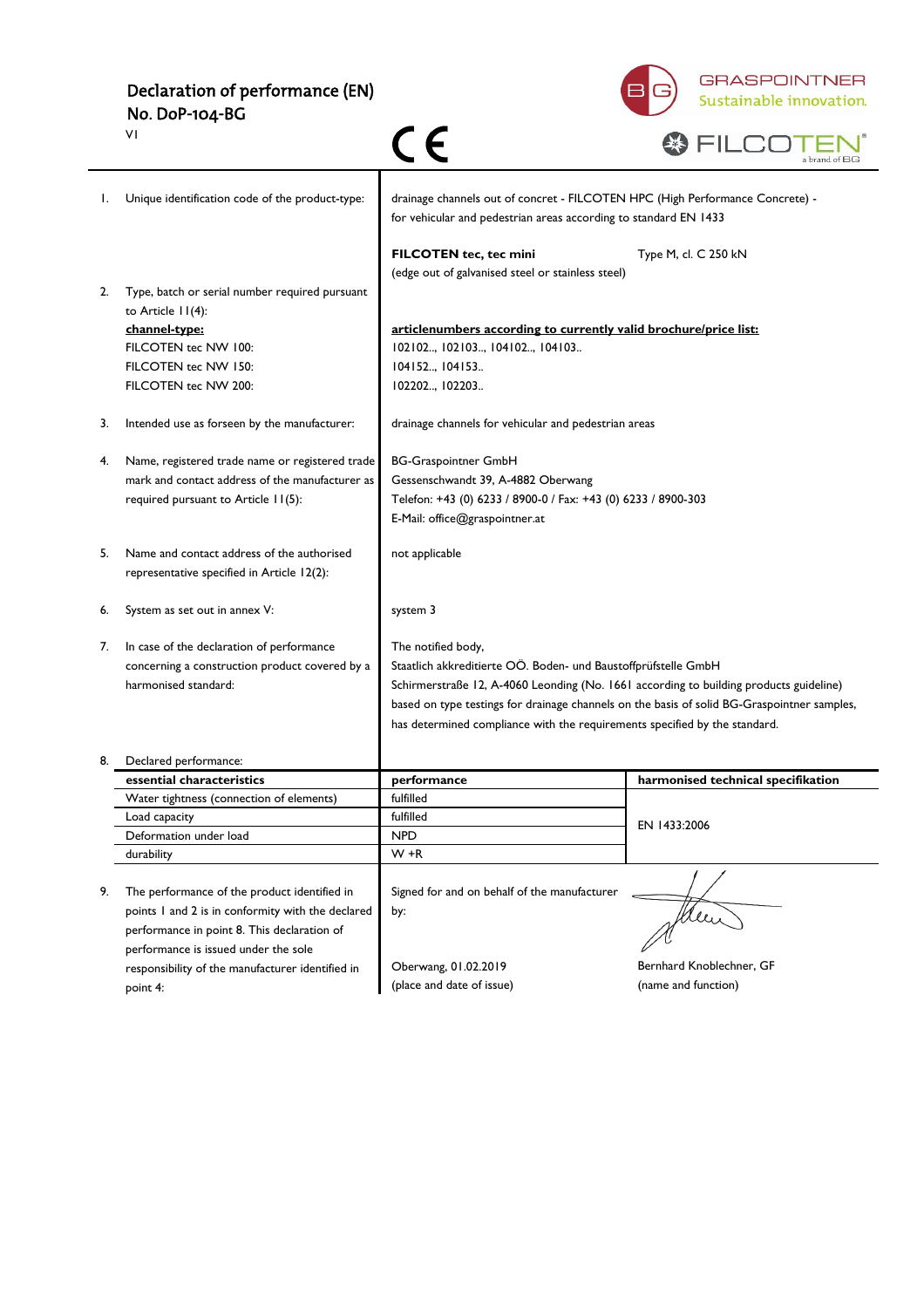#### Déclaration de performance (FR) No. DoP-104-BG



|    | ٧I                                                                                         |                                                                                                                                   |                                       |
|----|--------------------------------------------------------------------------------------------|-----------------------------------------------------------------------------------------------------------------------------------|---------------------------------------|
| Ι. | Code d'identification unique du type de produit:                                           | Caniveaux de béton - FILCOTEN HPC (High Performance Concrete) -<br>pour zones véhiculaires et piétonnières selon la norme EN 1433 |                                       |
|    |                                                                                            | FILCOTEN tec, tec mini<br>(cornières en acier galvanisé ou en acier inoxydable)                                                   | Type M, cl. C 250 kN                  |
| 2. | Type, lot ou numéro de série requis<br>conformément à l'article 11(4):                     |                                                                                                                                   |                                       |
|    | Type de caniveau:                                                                          | numéros d'articles selon la brochure / liste de prix en vigueur:                                                                  |                                       |
|    | FILCOTEN tec NW 100:                                                                       | 102102, 102103, 104102, 104103                                                                                                    |                                       |
|    | FILCOTEN tec NW 150:                                                                       | 104152, 104153                                                                                                                    |                                       |
|    | FILCOTEN tec NW 200:                                                                       | 102202, 102203                                                                                                                    |                                       |
| 3. | Utilisation prévue par le fabricant:                                                       | caniveaux de drainage pour les zones véhiculaires et piétonnières                                                                 |                                       |
| 4. | Nom, nom commercial enregistré ou marque                                                   | <b>BG-Graspointner GmbH</b>                                                                                                       |                                       |
|    | déposée et l'adresse de contact du fabricant tel                                           | Gessenschwandt 39, A-4882 Oberwang                                                                                                |                                       |
|    | que requis à l'article 11(5):                                                              | Telefon: +43 (0) 6233 / 8900-0 / Fax: +43 (0) 6233 / 8900-303                                                                     |                                       |
|    |                                                                                            | E-Mail: office@graspointner.at                                                                                                    |                                       |
| 5. | Nom et adresse de contact du représentant<br>autorisé spécifié à l'article 12(2):          | non applicable                                                                                                                    |                                       |
| 6. | Système tel que défini dans l'annexe V:                                                    | système 3                                                                                                                         |                                       |
| 7. | En cas de déclaration de performance                                                       | L'organisme notifié,                                                                                                              |                                       |
|    | concernant un produit de construction couvert                                              | Staatlich akkreditierte OÖ. Boden- und Baustoffprüfstelle GmbH                                                                    |                                       |
|    | par une norme harmonisée:                                                                  | Schirmerstraße 12, A-4060 Leonding                                                                                                |                                       |
|    |                                                                                            | (N ° 1661 selon la directive sur les produits de construction)                                                                    |                                       |
|    |                                                                                            | est basé sur des essais de type pour les caniveaux de drainage, sur la base d'échantillons                                        |                                       |
|    |                                                                                            | solides BG-Graspointner, déterminée la conformitée aux exigences spécifiées par la norme.                                         |                                       |
| 8. | Performance déclarée:                                                                      |                                                                                                                                   |                                       |
|    | caractéristiques essentielles                                                              | performance                                                                                                                       | spécifications techniques harmonisées |
|    | Étanchéité à l'eau (raccordement des éléments)                                             | fulfilled                                                                                                                         |                                       |
|    | Capacité de chargement                                                                     | fulfilled                                                                                                                         | EN 1433:2006                          |
|    | Déformation sous charge                                                                    | <b>NPD</b>                                                                                                                        |                                       |
|    | durabilité                                                                                 | $W + R$                                                                                                                           |                                       |
| 9. |                                                                                            | Signé pour et au nom du fabricant par:                                                                                            |                                       |
|    | Les performances du produit identifié aux points<br>I et 2 sont conformes aux performances |                                                                                                                                   |                                       |
|    | déclarées au point 8. Cette déclaration des                                                |                                                                                                                                   | leen                                  |
|    | performances est établie sous la seule                                                     |                                                                                                                                   |                                       |
|    | responsabilité du fabricant identifié au point 4:                                          | Oberwang, 01.02.2019                                                                                                              | Bernhard Knoblechner, GF              |
|    |                                                                                            | (lieu et date de délivrance)                                                                                                      | (Nom et Fonction)                     |
|    |                                                                                            |                                                                                                                                   |                                       |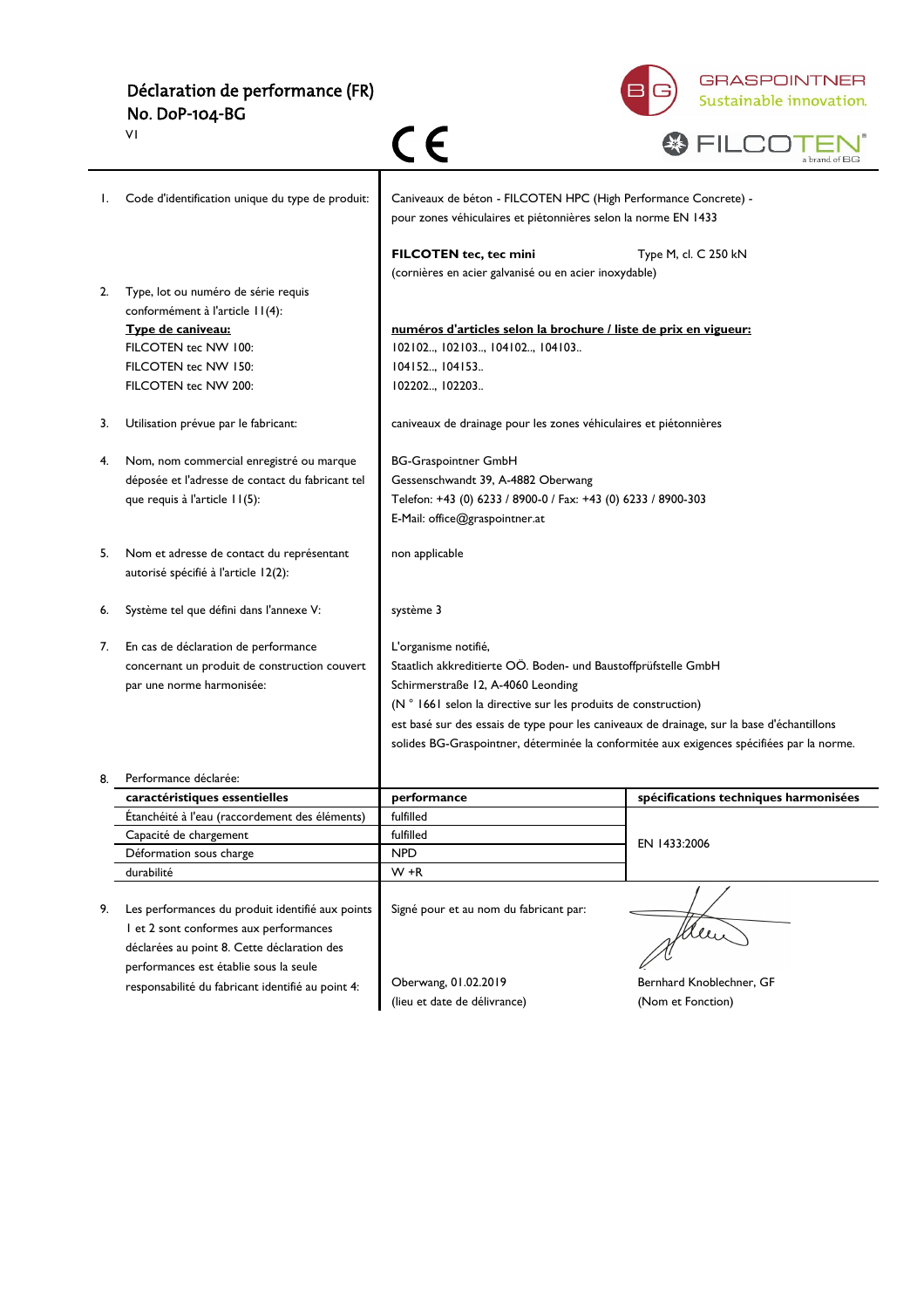# Izjava o svojstvima (HR) Br. DoP-104-BG



|  | a brand of<br>- |
|--|-----------------|

|    | VI                                               | C E                                                                                                                            | a brand of BG                                                                                    |
|----|--------------------------------------------------|--------------------------------------------------------------------------------------------------------------------------------|--------------------------------------------------------------------------------------------------|
| Ι. | Oznaka proizvoda:                                | Kanalice za odvodnju površinskih voda iz betona FILCOTEN HPC (High Performance<br>Concrete) za prometne površine prema EN 1433 |                                                                                                  |
|    |                                                  | FILCOTEN tec, tec mini                                                                                                         | Tip M, Kl. C 250 kN                                                                              |
|    |                                                  | (rub od pocinčanog čelika ili nehrđajućeg čelika)                                                                              |                                                                                                  |
| 2. | Identifikacijski broj proizvoda prema Članku II, |                                                                                                                                |                                                                                                  |
|    | Odjeljak 4:<br>Tip kanalice:                     | Broj proizvoda:                                                                                                                |                                                                                                  |
|    | FILCOTEN tec NW 100:                             | 102102, 102103, 104102, 104103                                                                                                 |                                                                                                  |
|    | FILCOTEN tec NW 150:                             | 104152, 104153                                                                                                                 |                                                                                                  |
|    | FILCOTEN tec NW 200:                             | 102202, 102203                                                                                                                 |                                                                                                  |
|    |                                                  |                                                                                                                                |                                                                                                  |
| 3. | Predviđeno područje primjene:                    |                                                                                                                                | Kanalice za prihvat i odvodnju površinskih voda sa površina pješačkog i prometnog opterećenja    |
| 4. | Podaci o proizvođaču prema Članku II, Odjeljak   | <b>BG-Graspointner GmbH</b>                                                                                                    |                                                                                                  |
|    | 5:                                               | Gessenschwandt 39, A-4882 Oberwang                                                                                             |                                                                                                  |
|    |                                                  | Telefon: +43 (0) 6233 / 8900-0 / Fax: +43 (0) 6233 / 8900-303                                                                  |                                                                                                  |
|    |                                                  | E-Mail: office@graspointner.at                                                                                                 |                                                                                                  |
|    |                                                  |                                                                                                                                |                                                                                                  |
| 5. | Podaci o ovlaštenom tijelu:                      | nije relevantno                                                                                                                |                                                                                                  |
| 6. | Sustav prema Prilogu V:                          | Sustav 3                                                                                                                       |                                                                                                  |
|    |                                                  |                                                                                                                                |                                                                                                  |
| 7. | lme i identifikacijski broj ovlaštenog tijela:   | Ovlašteni organ,                                                                                                               |                                                                                                  |
|    |                                                  | Staatlich akkreditierte, OÖ. Boden- und Baustoffprüfstelle GmbH,                                                               |                                                                                                  |
|    |                                                  | Schirmerstraße 12, A-4060 Leonding (Br. ° 1661 prema Općim građevinskim uzancama)                                              |                                                                                                  |
|    |                                                  |                                                                                                                                | specifično za kanalice za odvodnju površinskih voda, na bazi podloga i ispitivanja od strane BG- |
|    |                                                  | Graspointnera, a u suglasnosti sa zahtjevanim Normama.                                                                         |                                                                                                  |
| 8. | Objavljena svojstva:                             |                                                                                                                                |                                                                                                  |
|    | Bitne značajke                                   | Svojstva                                                                                                                       | Harmonizirana tehnička Specifikacija                                                             |
|    | Vodonepropusnost                                 | zadovoljava                                                                                                                    |                                                                                                  |
|    | Nosivost                                         | zadovoljava                                                                                                                    | EN 1433:2006                                                                                     |
|    | Deformacija pod opterećenjem                     | nije relevantno/NPD                                                                                                            |                                                                                                  |
|    | Trajnost                                         | $W + R$                                                                                                                        |                                                                                                  |
|    |                                                  |                                                                                                                                |                                                                                                  |
| 9. | Svojstva proizvoda prema Brojevima I i 2         | Potpisano u ime proizvođača:                                                                                                   |                                                                                                  |
|    | odgovaraju objavljenim svojstvima prema Broju 8. |                                                                                                                                |                                                                                                  |
|    | Odgovoran ua izdavanje ovog Uvjerenja o          |                                                                                                                                |                                                                                                  |
|    | sukladnosti je isključivo proizvođač prema Broju | Oberwang, 01.02.2019                                                                                                           | Bernhard Knoblechner, GF                                                                         |
|    | 4:                                               | (Mjesto i datum izdavanja)                                                                                                     | (Ime i funkcija)                                                                                 |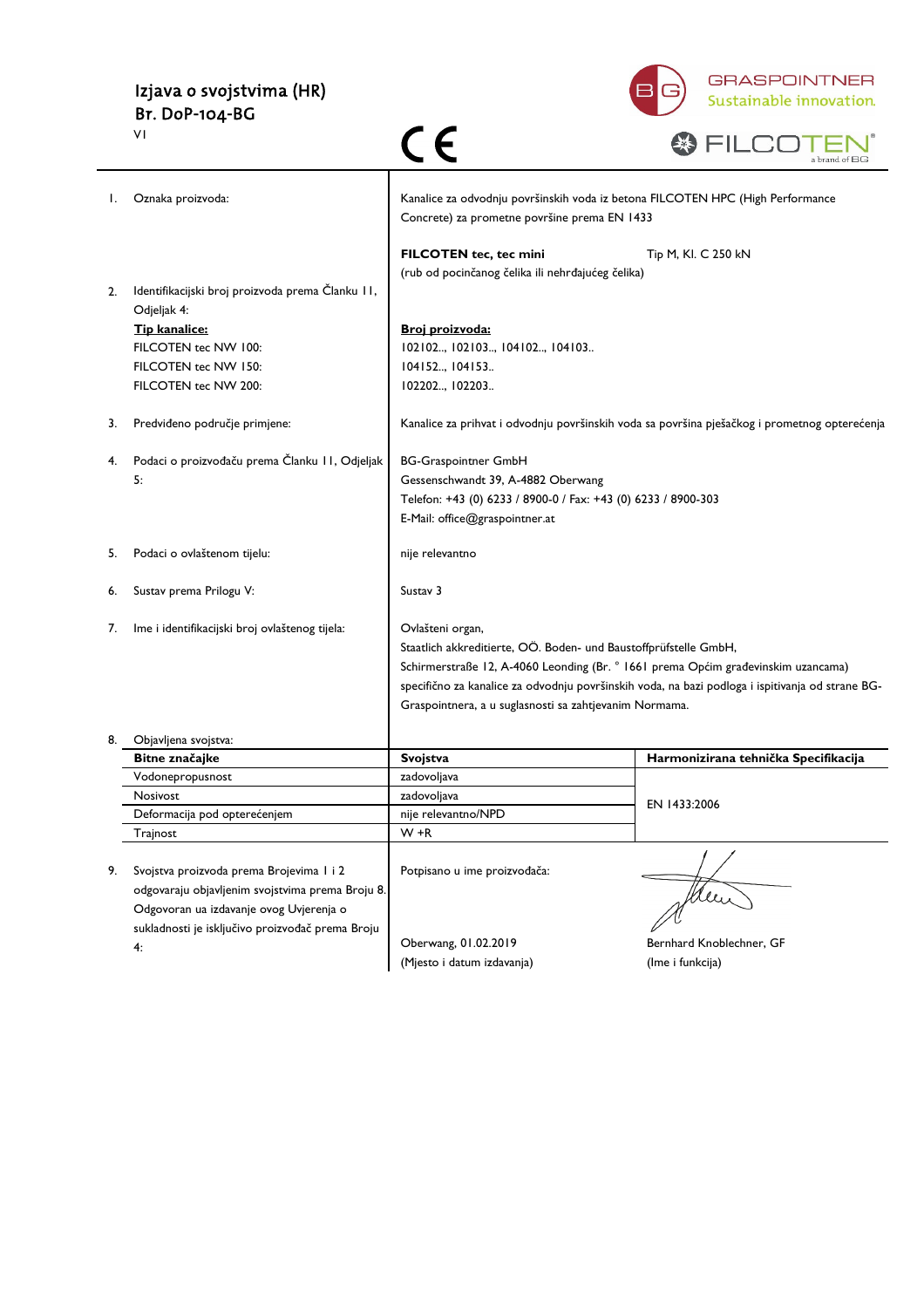# Teljesítménynyilatkozat (HU) Nr. DoP-104-BG



|    | ٧I                                                                                           | CE                                                                                                                                                                 | a brand of BG                            |  |
|----|----------------------------------------------------------------------------------------------|--------------------------------------------------------------------------------------------------------------------------------------------------------------------|------------------------------------------|--|
| Ι. | Termék típus egyedi azonosító kódja:                                                         | Beton vízelvezető folyóka - FILCOTEN HPC (High Performance Concrete) -<br>anyagból közlekedési területekhez EN 1433 szabvány alapján.                              |                                          |  |
| 2. | Cikkszám jelölés, amely lehetővé teszi az építési                                            | FILCOTEN tec, tec mini<br>(horganyzott és rozsdamentes tokkal)                                                                                                     | M típusú C 250 kN terhelési osztályig    |  |
|    | termékek azonosítását 11. cikk (4.) bekezdésének<br>értelmében:                              |                                                                                                                                                                    |                                          |  |
|    | <u> Folyókatípus:</u>                                                                        | Az aktuálisan érvényes árlista/termékkatalógus szerinti cikkszám                                                                                                   |                                          |  |
|    | FILCOTEN tec NW 100:                                                                         | 102102, 102103, 104102, 104103                                                                                                                                     |                                          |  |
|    | FILCOTEN tec NW 150:                                                                         | 104152, 104153                                                                                                                                                     |                                          |  |
|    | FILCOTEN tec NW 200:                                                                         | 102202, 102203                                                                                                                                                     |                                          |  |
| 3. | A termék gyártó által meghatározott                                                          | Vízelvezető folyókák csapadékvíz összegyűjtésére és elvezetésére gyalogos- és/vagy                                                                                 |                                          |  |
|    | megnevezése, vagy rendeltetései az alkalmazott                                               | gépkocsiforgalom által használt területeken.                                                                                                                       |                                          |  |
|    | harmonizált műszaki előírással összhangban:                                                  |                                                                                                                                                                    |                                          |  |
| 4. | A gyártó neve, bejegyzett kereskedelmi neve                                                  | <b>BG-Graspointner GmbH</b>                                                                                                                                        |                                          |  |
|    | illetve védjegye, valamint értesítési címe a 11.                                             | Gessenschwandt 39, A-4882 Oberwang                                                                                                                                 |                                          |  |
|    | cikk (5.) bekezdésében előírtaknak megfelelően:                                              | Telefon: +43 (0) 6233 / 8900-0 / Fax: +43 (0) 6233 / 8900-303                                                                                                      |                                          |  |
|    |                                                                                              | E-Mail: office@graspointner.at                                                                                                                                     |                                          |  |
| 5. | Meghatalmazott neve és értesítési címe, akinek a                                             | nem értelmezhető                                                                                                                                                   |                                          |  |
|    | megbízása körében a 12 cikk (2.) bekezdésében                                                |                                                                                                                                                                    |                                          |  |
|    | meghatározott feladatok tartoznak:                                                           |                                                                                                                                                                    |                                          |  |
| 6. | Az termékek teljesítménye állandóságának                                                     | 3-as rendszer                                                                                                                                                      |                                          |  |
|    | értékelésére és ellenőrzésére szolgáló, az V.                                                |                                                                                                                                                                    |                                          |  |
|    | melléklet szerint rendszer:                                                                  |                                                                                                                                                                    |                                          |  |
| 7. | Ebben az esetben a harmonizált szabványok által                                              | Kiállító megnevezése                                                                                                                                               |                                          |  |
|    | szabályozott építési termékekre vonatkozó                                                    | Államilag akkeridtált OÖ. Boden- und Baustoffprüfstelle GmbH                                                                                                       |                                          |  |
|    | gyártói nyilatkozatot jóváhagyta:                                                            | Schirmerstraße 12, A-4060 Leonding                                                                                                                                 |                                          |  |
|    |                                                                                              | (az 1661. sz. építési termékekre vonatkozó irányelvek szerint)                                                                                                     |                                          |  |
|    |                                                                                              | megállapította, hogy a véletlenszerűen kiválasztott BG Graspointner vízelvezető rendszer<br>minták, az e termékre vonatkozó szabvány követelményeknek megfelelnek. |                                          |  |
|    |                                                                                              |                                                                                                                                                                    |                                          |  |
| 8. | Nyilatokzat szerinti teljesítmény:                                                           |                                                                                                                                                                    |                                          |  |
|    | Alapvető tulajdonságok<br>Vízzáróság (az elemek csatlakozásánál)                             | Teljesítmény                                                                                                                                                       | Harmonizált műszaki előírások            |  |
|    | Terhelhetőség                                                                                | megfelel<br>megfelel                                                                                                                                               |                                          |  |
|    | Elformálodás terhelés alatt                                                                  | nem releváns/NPD                                                                                                                                                   | EN 1433:2006                             |  |
|    | Tartósság                                                                                    | $W + R$                                                                                                                                                            |                                          |  |
|    |                                                                                              |                                                                                                                                                                    |                                          |  |
| 9. | Az I. és 2. pontban meghatározott termék<br>teljesítménye megfelel a 8. pontban feltüntetett | A gyártó nevében és részéről aláíró személy:                                                                                                                       |                                          |  |
|    | nyilatokzat szerinti teljesítménynek. E                                                      |                                                                                                                                                                    | Meu                                      |  |
|    | teljesítménynyilatozat kiadásáért kizárólag a 4.                                             |                                                                                                                                                                    |                                          |  |
|    | pontban meghatározott gyártó felelős:                                                        | Oberwang, 01.02.2019                                                                                                                                               | Bernhard Knoblechner, ügyvezető igazgató |  |
|    |                                                                                              | kiállítás helye és dátuma                                                                                                                                          | (név és beosztás)                        |  |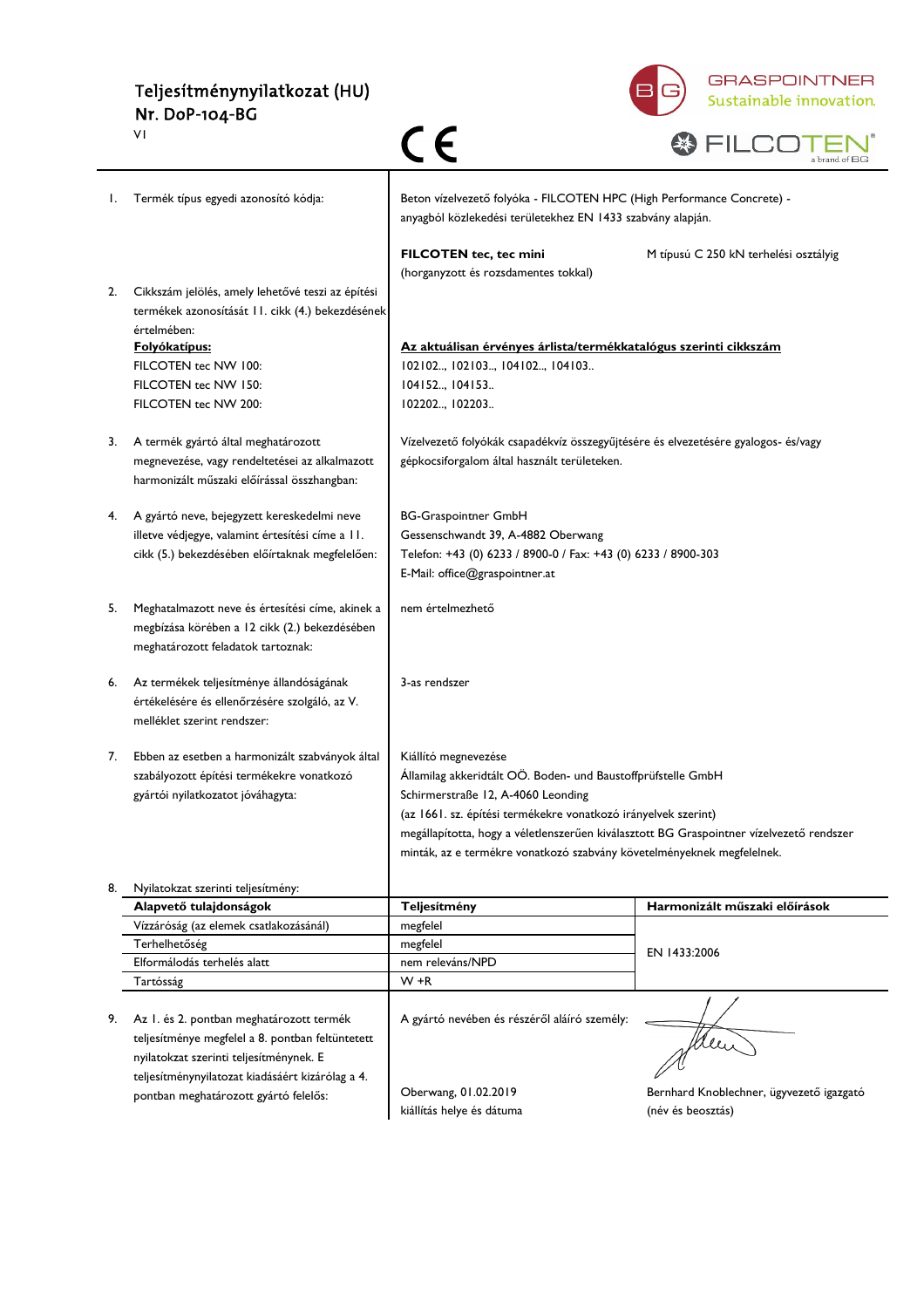Dchiarazione di Prestazione (IT) No. DoP-104-BG



|    | VI                                                                                                                              |                                                                                                                                                                        |                                                                                                 |
|----|---------------------------------------------------------------------------------------------------------------------------------|------------------------------------------------------------------------------------------------------------------------------------------------------------------------|-------------------------------------------------------------------------------------------------|
| Ι. | Descrizione univoca del prodotto tipo:                                                                                          | Canalette di drenaggio in calcestruzzo - FILCOTEN HPC (High Performance Concrete) -<br>per aree soggette al passaggio di veicoli e pedoni in accordo alla norma EN1433 |                                                                                                 |
|    |                                                                                                                                 | <b>FILCOTEN tec, tec mini</b><br>(bordo in acciaio zincato o acciaio inossidabile)                                                                                     | Tipo M, fino a classe di carico C 250                                                           |
| 2. | Famiglia, serie, tipo e codici che consentano<br>l'identificazione del prodotto da costruzione ai<br>sensi dell'Articolo 11(4): |                                                                                                                                                                        |                                                                                                 |
|    | Tipo di canale:                                                                                                                 | Codice identificativo come da listino prezzi/catalogo corrente:                                                                                                        |                                                                                                 |
|    | FILCOTEN tec NW 100:                                                                                                            | 102102, 102103, 104102, 104103                                                                                                                                         |                                                                                                 |
|    | FILCOTEN tec NW 150:                                                                                                            | 104152, 104153                                                                                                                                                         |                                                                                                 |
|    | FILCOTEN tec NW 200:                                                                                                            | 102202, 102203                                                                                                                                                         |                                                                                                 |
| 3. | Uso previsto del prodotto:                                                                                                      | e/o pedoni nel rispetto delle norme di posa dettate dal fabbricante                                                                                                    | Raccolta e convogliamento delle acque di superficie nelle aree soggette al passaggio di veicoli |
| 4. | Nome, denominazione commerciale registrata e                                                                                    | <b>BG-Graspointner GmbH</b>                                                                                                                                            |                                                                                                 |
|    | indirizzo del fabbricante cui all'Articolo 11(5):                                                                               | Gessenschwandt 39, A-4882 Oberwang                                                                                                                                     |                                                                                                 |
|    |                                                                                                                                 | Telefono: +43 (0) 6233 / 8900-0 / Fax: +43 (0) 6233 / 8900-303                                                                                                         |                                                                                                 |
|    |                                                                                                                                 | E-Mail: office@graspointner.at                                                                                                                                         |                                                                                                 |
| 5. | Nome e indirizzo del mandatario il cui mandato<br>copre i compiti cui all'Articolo 12(2):                                       | Non applicabile                                                                                                                                                        |                                                                                                 |
| 6. | Sistema di valutazione della costanza di<br>prestazione del prodotto:                                                           | Sistema 3.                                                                                                                                                             |                                                                                                 |
| 7. | Nel caso di una Dichiarazione di Prestazione                                                                                    | Nome e identificazione dell'organismo notificato:                                                                                                                      |                                                                                                 |
|    | relativa ad un prodotto da costruzione per il                                                                                   | Staatlich akkreditierte OÖ. Boden- und Baustoffprüfstelle GmbH                                                                                                         |                                                                                                 |
|    | quale è applicabile una norma armonizzata:                                                                                      | Schirmerstraße 12, A-4060 Leonding                                                                                                                                     |                                                                                                 |
|    |                                                                                                                                 | (No. 1661 in accordo con la linea guida per i prodotti da costruzione)                                                                                                 |                                                                                                 |
|    |                                                                                                                                 | si basa sui test di tipo per i canali di drenaggio, sulla base di campioni BG-Graspointner,                                                                            |                                                                                                 |
|    |                                                                                                                                 | determinati in accordo ai requisiti specificati dalla norma.                                                                                                           |                                                                                                 |
| 8. | Prestazione dichiarata:                                                                                                         |                                                                                                                                                                        |                                                                                                 |
|    | Caratteristiche essenziali                                                                                                      | Prestazioni dichiarate                                                                                                                                                 | Norma armonizzata di riferimento                                                                |
|    | Tenuta all'acqua (giunzione delle canalette)                                                                                    | Soddisfatta                                                                                                                                                            |                                                                                                 |
|    | Capacità portante                                                                                                               | Soddisfatta                                                                                                                                                            | EN 1433:2006                                                                                    |
|    | Deformazione sotto carico                                                                                                       | nessuna/NPD                                                                                                                                                            |                                                                                                 |
|    | Durabilità                                                                                                                      | $W + R$                                                                                                                                                                |                                                                                                 |
| 9. | La prestazione del prodotto di cui ai punti I e 2                                                                               | Firmato a nome e per conto del produttore                                                                                                                              |                                                                                                 |
|    | è conforme alla prestazione dichiarata al punto 8.                                                                              | da:                                                                                                                                                                    | Men                                                                                             |
|    | Si rilascia la presente dichiarazione di prestazione                                                                            |                                                                                                                                                                        |                                                                                                 |
|    | sotto la responsabilità esclusiva del fabbricante di                                                                            |                                                                                                                                                                        |                                                                                                 |
|    | cui al punto 4:                                                                                                                 | Oberwang, 01.02.2019                                                                                                                                                   | Bernhard Knoblechner, GF                                                                        |
|    |                                                                                                                                 | (luogo e data del rilascio)                                                                                                                                            | (Nominativo e ruolo)                                                                            |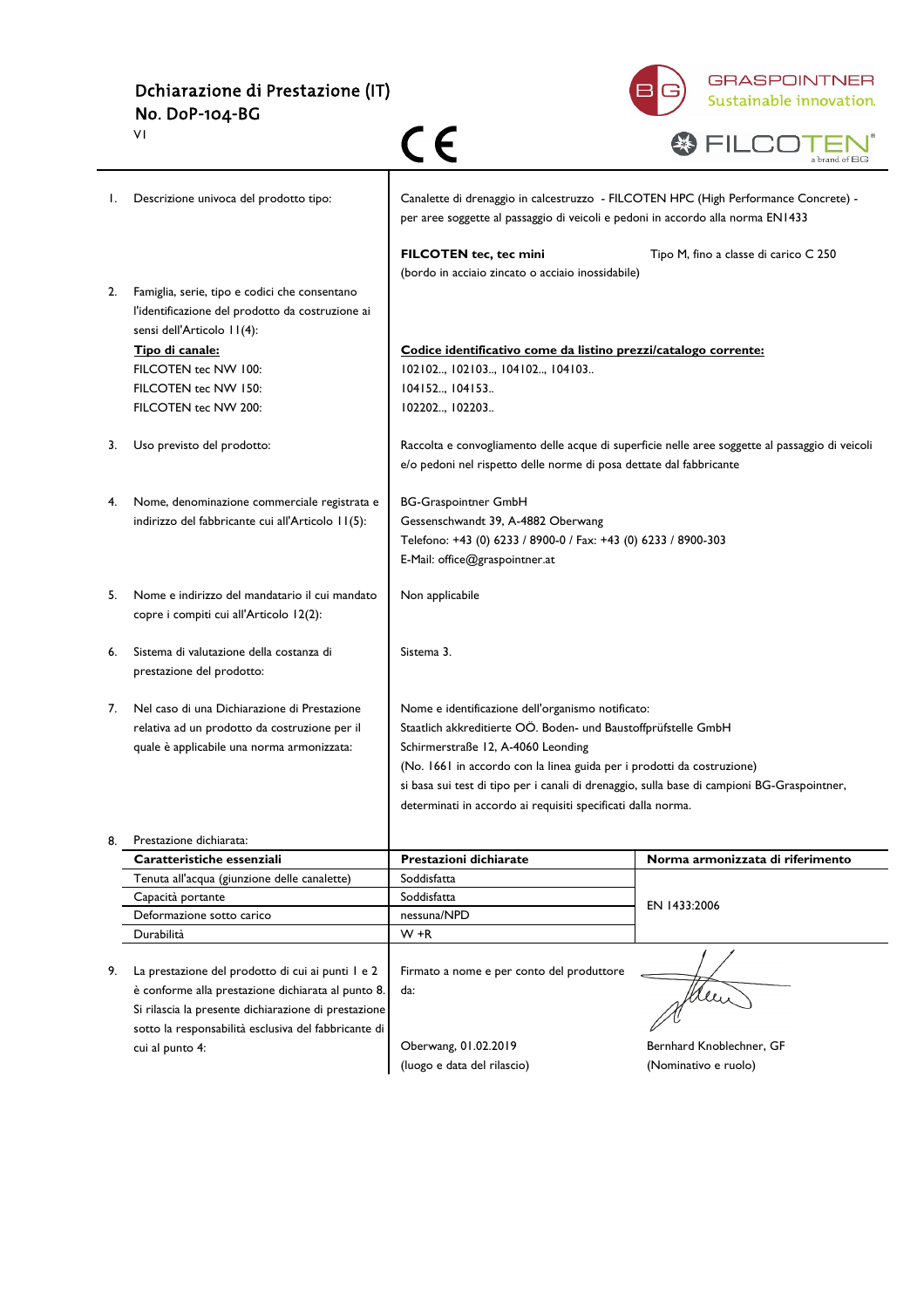#### Atitikties deklaracija (LT) Nr. DoP-104-BG V1



|    | VI                                                                                                              | $\in \epsilon$                                                                                                                                                     | a brand of BG                                                                                |
|----|-----------------------------------------------------------------------------------------------------------------|--------------------------------------------------------------------------------------------------------------------------------------------------------------------|----------------------------------------------------------------------------------------------|
| Ι. | Produkto tipo unikalus identifikavimo kodas:                                                                    | latakai pagaminti iš betono - FILCOTEN HPC (High Performance Concrete) -<br>automobilinio eismo ir pėsčiųjų takams, pagal standarto EN 1433 keliamus reikalavimus. |                                                                                              |
|    |                                                                                                                 | FILCOTEN tec, tec mini<br>(cinkuoto arba nerūdijančio plieno kraštu)                                                                                               | Tipas M, kl. C 250 kN                                                                        |
| 2. | Tipo, partijos arba serijos numeris leidžiantis<br>identifikuoti statybos produktą pagal straipsnį<br>$11(4)$ : |                                                                                                                                                                    |                                                                                              |
|    | latako-tipas:                                                                                                   | produkto kodai atitinkantys prekes galiojančiame kataloge/kainoaštyje:                                                                                             |                                                                                              |
|    | FILCOTEN tec NW 100:                                                                                            | 102102, 102103, 104102, 104103                                                                                                                                     |                                                                                              |
|    | FILCOTEN tec NW 150:                                                                                            | 104152, 104153                                                                                                                                                     |                                                                                              |
|    | FILCOTEN tec NW 200:                                                                                            | 102202, 102203                                                                                                                                                     |                                                                                              |
| 3. | Produkto naudojimas pagal gamintojo<br>instrukcijas:                                                            | drenažo latakai skirti automobilinio eismo ir pėsčiųjų takams                                                                                                      |                                                                                              |
| 4. | Gamintojo pavadinimas, registruotas prekės                                                                      | <b>BG-Graspointner GmbH</b>                                                                                                                                        |                                                                                              |
|    | pavadinimas arba registruotas prekės ženklas ir                                                                 | Gessenschwandt 39, A-4882 Oberwang                                                                                                                                 |                                                                                              |
|    | gamintojo kontaktinis adresas, pagal straipsnį                                                                  | Telefonas: +43 (0) 6233 / 8900-0 / Fax: +43 (0) 6233 / 8900-303                                                                                                    |                                                                                              |
|    | $11(5)$ :                                                                                                       | El.paštas: office@graspointner.at                                                                                                                                  |                                                                                              |
| 5. | Igalioto atstovo pavadinimas ir kontaktinis<br>adresas, pagal straipsnį 12(2):                                  | netaikoma                                                                                                                                                          |                                                                                              |
| 6. | Eksploatacinių savybių pastovumo vertinimo ir<br>tikrinimo sistema pagal straipsnį V:                           | sistema 3                                                                                                                                                          |                                                                                              |
| 7. | Statybinių produktų, kuriems taikomas darnusis                                                                  | Akredituota įstaiga:                                                                                                                                               |                                                                                              |
|    | standartas eksploatacinių savybių deklaravimo                                                                   | Staatlich akkreditierte OÖ. Boden- und Baustoffprüfstelle GmbH                                                                                                     |                                                                                              |
|    | įstaiga:                                                                                                        | Schirmerstraße 12, A-4060 Leonding (Nr. 1661 remiantis statybos produktų nuorodomis)                                                                               |                                                                                              |
|    |                                                                                                                 |                                                                                                                                                                    | pasirinkus latakų bandymo metodą, remiantis tvirtais BG-Graspointner pavyzdžiais, nustatyta, |
|    |                                                                                                                 | kad produktų kokybė atitinką standarto keliamus reikalavimus.                                                                                                      |                                                                                              |
|    | Deklaruojami parametrai:                                                                                        |                                                                                                                                                                    |                                                                                              |
|    | esminės charakteristikos                                                                                        | eksploatacinės savybės                                                                                                                                             | darnioji techninė specifikacija                                                              |
|    | Nelaidumas vandeniui (elementų jungtys)<br>Atsparumas apkrovai                                                  | atitinka<br>atitinka                                                                                                                                               |                                                                                              |
|    | Deformacija esant apkrovai                                                                                      | <b>NPD</b>                                                                                                                                                         | EN 1433:2006                                                                                 |
|    | <b>Tvirtumas</b>                                                                                                | $W + R$                                                                                                                                                            |                                                                                              |
|    |                                                                                                                 |                                                                                                                                                                    |                                                                                              |
| 9. | I ir 2 punktuose nurodyto produkto                                                                              | Pasirašyta gamintojo ir jo vardu:                                                                                                                                  |                                                                                              |
|    | eksploatacinės savybės atitinka deklaruojamas                                                                   |                                                                                                                                                                    | Men                                                                                          |
|    | savybes paminėtas 8 punkte. Ši eksploatacinių                                                                   |                                                                                                                                                                    |                                                                                              |
|    | savybių deklaracija pateikiama vadovaujantis                                                                    |                                                                                                                                                                    |                                                                                              |
|    | Reglamentu (ES) 305/2011, atsakomybė už jos                                                                     | Oberwang, 01.02.2019                                                                                                                                               | Bernhard Knoblechner, GF                                                                     |
|    | turinį tenką tik gamintojui paminėtam 4 punkte:                                                                 | (išdavimo vieta ir data)                                                                                                                                           | (vardas pavardė ir pareigos)                                                                 |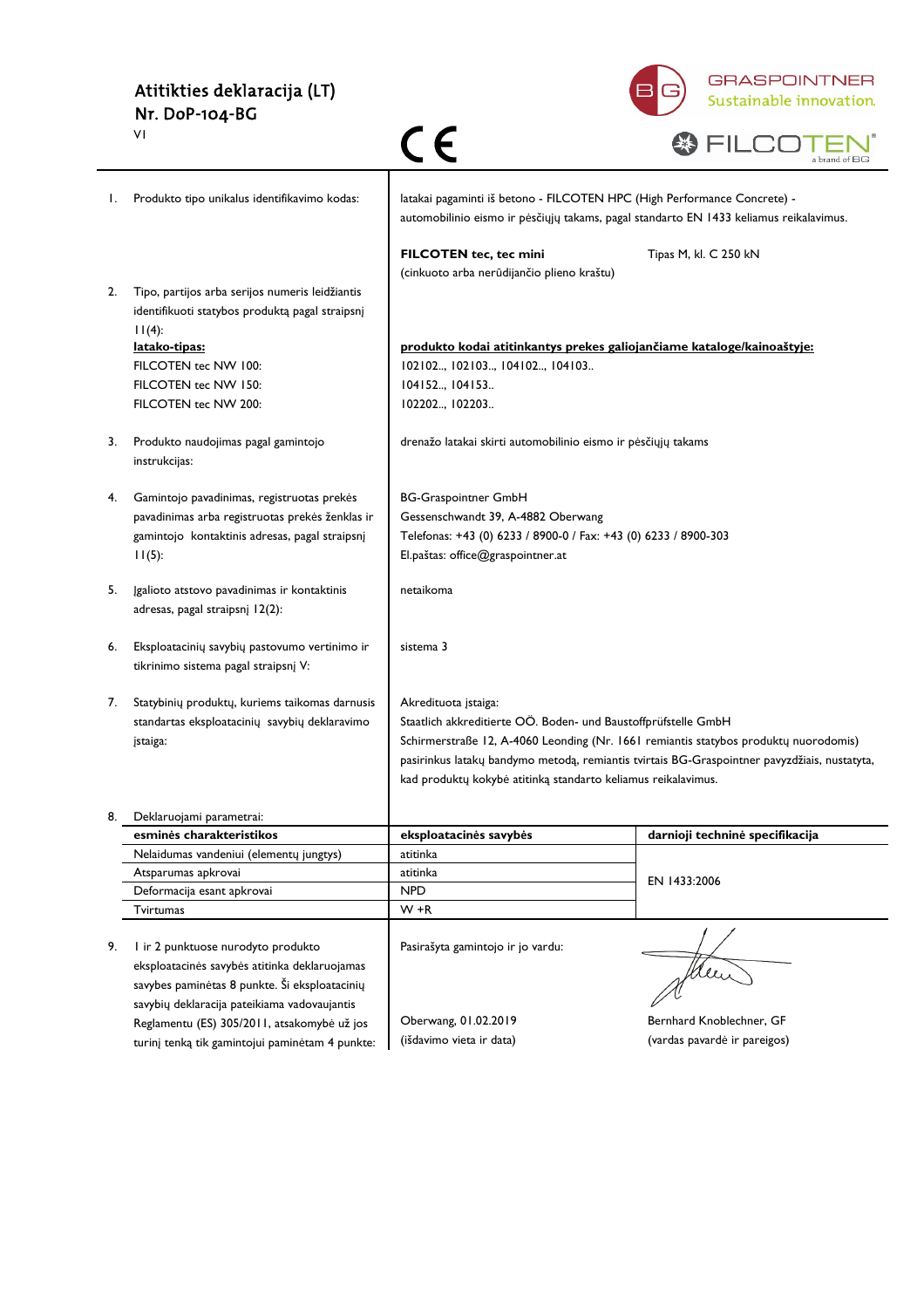## Ytelseserklæring (NO) No. DoP-104-BG



|    | VΙ                                               | C E                                                                                                                                            | a brand of BG                                                                                 |
|----|--------------------------------------------------|------------------------------------------------------------------------------------------------------------------------------------------------|-----------------------------------------------------------------------------------------------|
| I. | Unik identifikasjonskode av produkttypen:        | Dreneringsrenner av betong- FILCOTEN HPC (High Performance Concrete) -<br>for områder med kjøretøy og gående, i henhold til EN 1433 standarden |                                                                                               |
|    |                                                  | FILCOTEN tec, tec mini<br>(kant av galvanisert stål eller rustfritt stål)                                                                      | Type M, cl. C 250 kN                                                                          |
| 2. | Type, batch eller serienummer som kreves i       |                                                                                                                                                |                                                                                               |
|    | henhold til artikkel 11(4):                      |                                                                                                                                                |                                                                                               |
|    | <b>Renne type:</b>                               | Artikkelnummer i henhold til gjeldende brosjyre / prisliste:                                                                                   |                                                                                               |
|    | FILCOTEN tec NW 100:                             | 102102, 102103, 104102, 104103                                                                                                                 |                                                                                               |
|    | FILCOTEN tec NW 150:                             | 104152, 104153                                                                                                                                 |                                                                                               |
|    | FILCOTEN tec NW 200:                             | 102202, 102203                                                                                                                                 |                                                                                               |
| 3. | Tiltenkt bruk som forutsatt av produsenten:      | Dreneringsrenner til bruk for områder med kjøretøy og gående                                                                                   |                                                                                               |
| 4. | Navn, registrert varemerke navn eller registrert | <b>BG-Graspointner GmbH</b>                                                                                                                    |                                                                                               |
|    | varemerke og kontaktadresse til produsenten      | Gessenschwandt 39, A-4882 Oberwang                                                                                                             |                                                                                               |
|    | etter behov i henhold til artikkel 11 nr. 5:     | Telefon: +43 (0) 6233 / 8900-0 / Fax: +43 (0) 6233 / 8900-303                                                                                  |                                                                                               |
|    |                                                  | E-Mail: office@graspointner.at                                                                                                                 |                                                                                               |
| 5. | Navn og kontaktadresse til den autoriserte       | Ikke aktuelt                                                                                                                                   |                                                                                               |
|    | representanten angitt i artikkel 12 nr. 2:       |                                                                                                                                                |                                                                                               |
| 6. | System som angitt i vedlegg V:                   | System 3                                                                                                                                       |                                                                                               |
| 7. | I tilfelle av ytelseserklæring vedrørende et     | Akkrediterings ansvarlig,                                                                                                                      |                                                                                               |
|    | byggprodukt som omfattes av en harmonisert       | Staatlich akkreditierte OÖ. Boden- und Baustoffprüfstelle GmbH                                                                                 |                                                                                               |
|    | standard:                                        |                                                                                                                                                | Schirmerstraße 12, A-4060 Leonding (Nr. 1661 i henhold til retningslinjene for byggevarer)    |
|    |                                                  |                                                                                                                                                | er basert på typetesting for dreneringskanaler, på grunnlag av solide BG-Graspointner-prøver, |
|    |                                                  | fastslått samsvar med kravene fastsatt av standarden.                                                                                          |                                                                                               |
| 8. | Deklarert ytelse:                                |                                                                                                                                                |                                                                                               |
|    | Viktige egenskaper                               | Ytelse                                                                                                                                         | Teknisk spesifikasjon i henhold til                                                           |
|    | Vanntetthet (tilkobling av elementer)            | Oppfylt                                                                                                                                        |                                                                                               |
|    | Belastnings kapasitet                            | Oppfylt                                                                                                                                        | EN 1433:2006                                                                                  |
|    | Deformasjon under belastning                     | <b>NPD</b>                                                                                                                                     |                                                                                               |
|    | Holdbarthet/Varighet                             | $W + R$                                                                                                                                        |                                                                                               |
|    | Utførelsen av produktet som er identifisert i    |                                                                                                                                                |                                                                                               |
| 9. | punkt I og 2, er i samsvar med den deklarerte    | Signert for og på vegne av produsenten av:                                                                                                     |                                                                                               |
|    | ytelsen i punkt 8. Denne ytelseserklæringen er   |                                                                                                                                                |                                                                                               |
|    | utstedt på eget ansvar av produsenten som er     |                                                                                                                                                |                                                                                               |
|    | identifisert i punkt 4:                          | Oberwang, 01.02.2019                                                                                                                           | Bernhard Knoblechner, GF                                                                      |
|    |                                                  | (Sted og dato for utstedelse)                                                                                                                  | (Navn og stilling)                                                                            |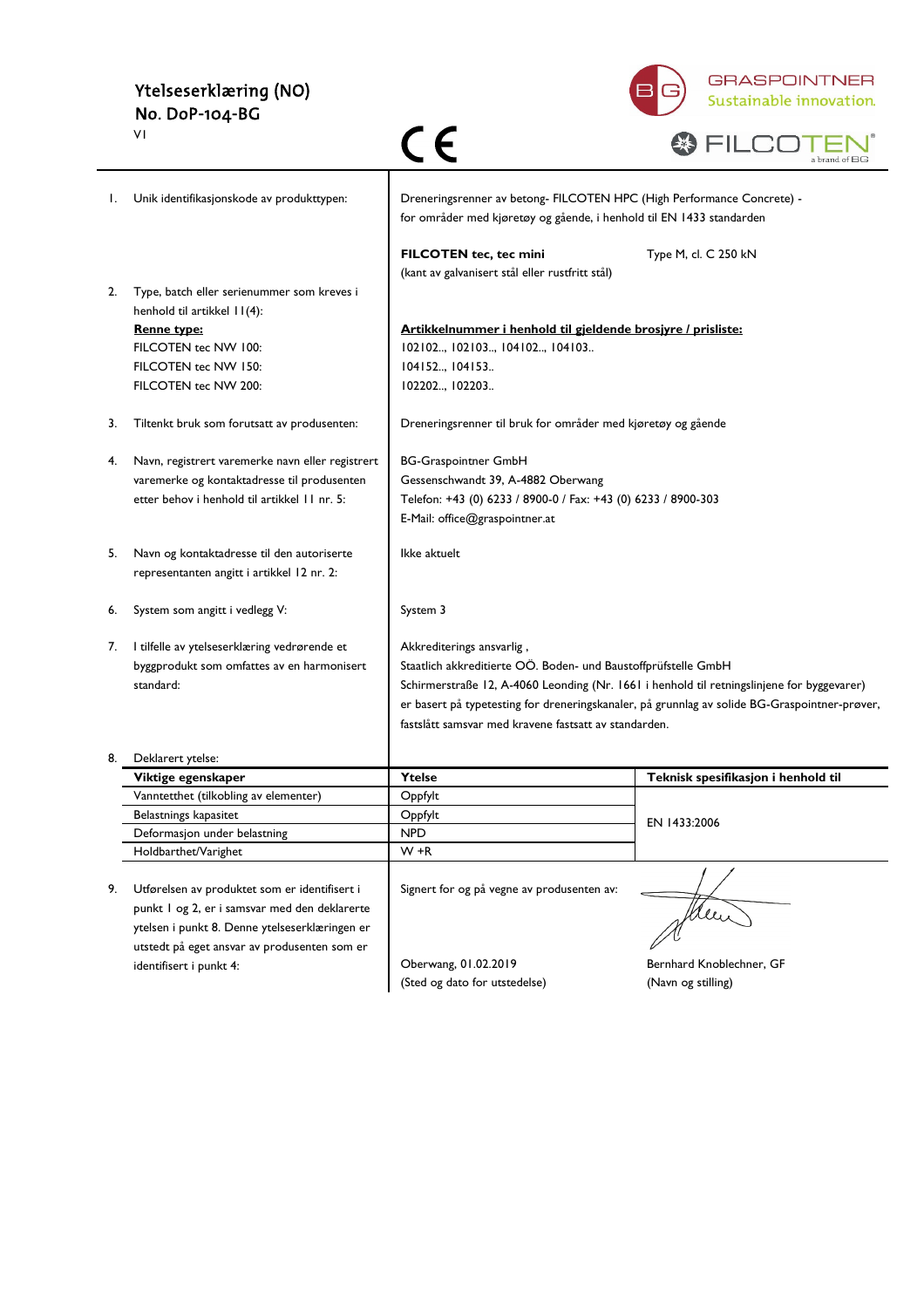Deklaracja Własności Użytkowych (PL) nr DoP-104-BG  $c<sub>c</sub>$ V1



|    |                                                                                                           |                                                                 | a brand of BG                                                                          |  |
|----|-----------------------------------------------------------------------------------------------------------|-----------------------------------------------------------------|----------------------------------------------------------------------------------------|--|
|    | Niepowtarzalny kod identyfikacyjny typu wyrobu:                                                           | - dla ruchu pieszego i kołowego według normy EN 1433            | Korytka odwodnieniowe wykonane z betonu - FILCOTEN HPC (High Performance Concrete)     |  |
|    |                                                                                                           | FILCOTEN tec, tec mini                                          | Typ M, klasa C 250 kN                                                                  |  |
|    |                                                                                                           | (krawędź ze stali ocynkowanej lub nierdzewnej)                  |                                                                                        |  |
| 2. | Numer produktu umożliwiający identyfikację<br>wyrobu budowlanego, wymagany zgodnie z art.<br>$II$ ust. 4: |                                                                 |                                                                                        |  |
|    | Typ korytka:                                                                                              |                                                                 | Numery produktów wg aktualnych katalogów / list cenowych:                              |  |
|    | FILCOTEN tec NW 100:                                                                                      | 102102, 102103, 104102, 104103                                  |                                                                                        |  |
|    | FILCOTEN tec NW 150:                                                                                      | 104152 104153                                                   |                                                                                        |  |
|    | FILCOTEN tec NW 200:                                                                                      | 102202, 102203                                                  |                                                                                        |  |
| 3. | Przewidziane przez producenta zamierzone<br>zastosowanie:                                                 | przeznaczonych do ruchu pieszego i/lub pojazdów.                | Korytka odwadniające do przyjmowania i odprowadzania wód powierzchniowych na obszarach |  |
| 4. |                                                                                                           | <b>BG-Graspointner GmbH</b>                                     |                                                                                        |  |
|    | Adres kontaktowy producenta, wymagany<br>zgodnie z art. 11 ust. 5:                                        | Gessenschwandt 39, A-4882 Oberwang                              |                                                                                        |  |
|    |                                                                                                           | Telefon: +43 (0) 6233 / 8900-0 / Fax: +43 (0) 6233 / 8900-303   |                                                                                        |  |
|    |                                                                                                           | E-Mail: office@graspointner.at                                  |                                                                                        |  |
| 5. | Nazwa i adres kontaktowy upoważnionego<br>przedstawiciela zgodnie z art. 12 ust. 2:                       | nie dotyczy                                                     |                                                                                        |  |
| 6. | System oceny zgodnie z załącznikiem V:                                                                    | System 3                                                        |                                                                                        |  |
| 7. | W przypadku deklaracji właściwości użytkowych                                                             | Jednostka notyfikowana,                                         |                                                                                        |  |
|    | dotyczącej wyrobu budowlanego objętego normą                                                              | Staatlich akkreditierte, OÖ. Boden- und Baustoffprüfstelle GmbH |                                                                                        |  |
|    | zharmonizowaną:                                                                                           | Schirmerstraße 12, A-4060 Leonding                              |                                                                                        |  |
|    |                                                                                                           | (Nr 1661 zgodnie z wytycznymi dla wyrobów budowlanych)          |                                                                                        |  |
|    |                                                                                                           |                                                                 | na podstawie badań typu korytek odwadniających wykonanych na próbkach stałych BG-      |  |
|    |                                                                                                           |                                                                 | Graspointer, określiła zgodność z wymaganiami podanymi w normie.                       |  |
|    | Deklarowane właściwości użytkowe:                                                                         |                                                                 |                                                                                        |  |
|    | Zasadnicze charakterystyki                                                                                | Właściwości użytkowe                                            | Zharmonizowana specyfikacja<br>techniczna                                              |  |
|    | Wodoszczelność (połączenie elementów)                                                                     | spełnione                                                       |                                                                                        |  |
|    | Udźwig/nośność                                                                                            | spełnione                                                       | norma EN 1433:2006                                                                     |  |
|    | Odkształcenie pod obciążeniem                                                                             | <b>NPD</b>                                                      |                                                                                        |  |
|    | Trwałość                                                                                                  | $W + R$                                                         |                                                                                        |  |
|    |                                                                                                           |                                                                 |                                                                                        |  |
| 9. | Właściwości użytkowe wyrobu określone w pkt                                                               | W imieniu producenta podpisał(-a):                              |                                                                                        |  |
|    | l i 2 są zgodne z właściwościami użytkowymi                                                               |                                                                 |                                                                                        |  |
|    | deklarowanymi w pkt 8. Niniejsza deklaracja                                                               |                                                                 |                                                                                        |  |
|    | właściwości użytkowych wydana zostaje na                                                                  |                                                                 |                                                                                        |  |
|    | wyłączną odpowiedzialność producenta                                                                      | Oberwang, 01.02.2019                                            | Bernhard Knoblechner, GF                                                               |  |
|    | określonego w pkt 4:                                                                                      | (Miejsce i data wydania)                                        | (Imię i Nazwisko, stanowisko)                                                          |  |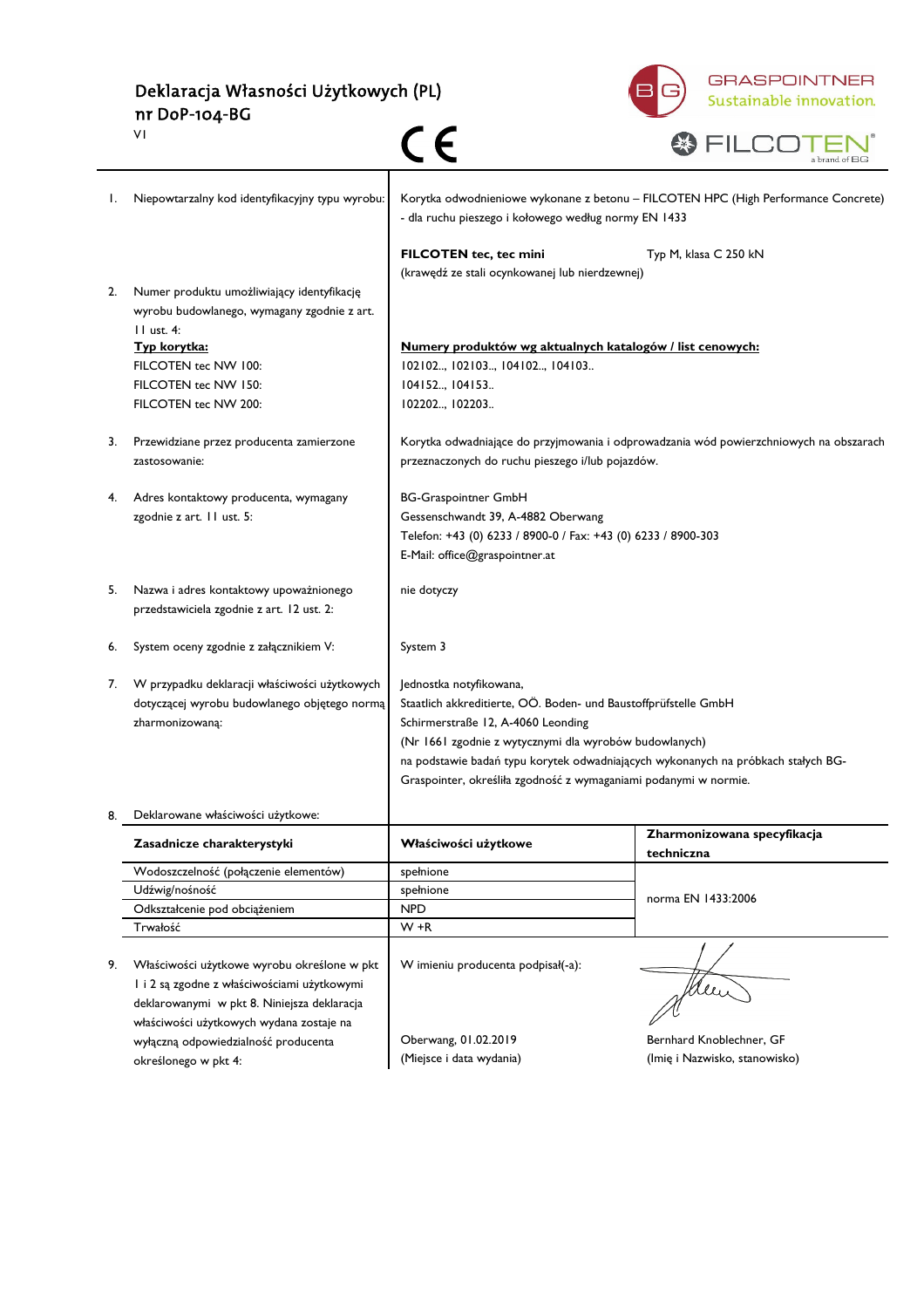| Declaratia de performanta (RO) |  |
|--------------------------------|--|
| Nr. DoP-104-BG                 |  |

 $\overline{v}$ 



|    | ΥI.                                                                                                                                                                                                  |                                                                                                                                                                           | a brand of BG                                   |
|----|------------------------------------------------------------------------------------------------------------------------------------------------------------------------------------------------------|---------------------------------------------------------------------------------------------------------------------------------------------------------------------------|-------------------------------------------------|
| Ι. | Cod unic de identificare al produsului-tip:                                                                                                                                                          | Rigole de drenaj din beton - FILCOTEN HPC (High Performance Concrete) -<br>pentru suprafete pietonale si carosabile conform EN 1433                                       |                                                 |
|    |                                                                                                                                                                                                      | FILCOTEN tec, tec mini<br>(muchie din otel zincat sau inox)                                                                                                               | Tip M, cl. C 250 kN                             |
| 2. | Tipul, lotul sau numărul de serie sau orice alt<br>element care permite identificarea produsului<br>pentru construcții (astfel cum este solicitat la                                                 |                                                                                                                                                                           |                                                 |
|    | articolul II alineatul (4)):<br><b>Tipul rigolei:</b><br>FILCOTEN tec NW 100:<br>FILCOTEN tec NW 150:                                                                                                | Articolele în conformitate cu broșura / lista de prețuri valabile în prezent:<br>102102, 102103, 104102, 104103<br>104152, 104153                                         |                                                 |
|    | FILCOTEN tec NW 200:                                                                                                                                                                                 | 102202, 102203                                                                                                                                                            |                                                 |
| 3. | Utilizarea sau utilizările preconizate ale<br>produsului pentru construcții, în conformitate cu<br>specificația tehnică ar-monizată aplicabilă (astfel<br>cum este prevăzut de fabricant):           | Rigole de drenaj pentru preluarea si evacuarea apelor de suprafata in zone pietonale si/sau cu<br>trafic auto.                                                            |                                                 |
| 4. | Numele, denumirea socială sau marca<br>înregistrată și adresa de contact a fabricantului<br>(astfel cum se solicită în temeiul articolului II<br>alineatul (5):                                      | <b>BG-Graspointner GmbH</b><br>Gessenschwandt 39, A-4882 Oberwang<br>Telefon: +43 (0) 6233 / 8900-0 / Fax: +43 (0) 6233 / 8900-303<br>E-Mail: office@graspointner.at      |                                                 |
| 5. | (După caz) Numele și adresa de contact a<br>reprezentantului autorizat (al cărui mandat<br>acoperă atribuțiile specifi-cate la articolul 12<br>alineatul (2) din Regulamentul (UE) nr.<br>305/2011): | Nu se aplica                                                                                                                                                              |                                                 |
| 6. | Sistemul sau sistemele de evaluare și verificare a<br>constanței performanței produsului pentru<br>construcții (astfel cum este prevăzut în anexa V):                                                | Sistem 3                                                                                                                                                                  |                                                 |
| 7. | In cazul declaratiei de performata privind un                                                                                                                                                        | Organismul notificat.                                                                                                                                                     |                                                 |
|    | produs pentru constructii acoperit de un<br>standard armonizat:                                                                                                                                      | Staatlich akkreditierte OÖ. Boden- und Baustoffprüfstelle GmbH<br>Schirmerstraße 12, A-4060 Leonding<br>(Nr. 1661 conform directivelor pentru produse pentru construcții) |                                                 |
|    |                                                                                                                                                                                                      | a stabilit conformitatea cu cerințele specificate de standard pe baza testelor de tip aplicate<br>unor mostre de rigole de drenaj BG Graspointner.                        |                                                 |
| 8. | Performante declarate:                                                                                                                                                                               |                                                                                                                                                                           |                                                 |
|    | Caracteristici esentiale                                                                                                                                                                             | Performanta                                                                                                                                                               | Specificatiile tehnice armonizate               |
|    | Etanseitate la apa (imbinarea elementelor)                                                                                                                                                           | adecvata                                                                                                                                                                  |                                                 |
|    | Clasa de sarcini                                                                                                                                                                                     | adecvata                                                                                                                                                                  |                                                 |
|    | Deformare la incarcatura                                                                                                                                                                             | nu este relevant/NPD                                                                                                                                                      | EN 1433:2006                                    |
|    | Rezistenta la uzura                                                                                                                                                                                  | $W + R$                                                                                                                                                                   |                                                 |
| 9. | Performanta produsului identificat la punctele I<br>si 2 este in conformitate cu performanta<br>declarata de la punctul 8. Aceasta declaratie de<br>performanta este emisa pe raspunderea exclusiva  | Semnata pentru si in numele fabricantului de<br>catre:                                                                                                                    | Men                                             |
|    | a fabricantului identificat la punctul 4:                                                                                                                                                            | Oberwang, 01.02.2019<br>(Locul si data emiterii)                                                                                                                          | Bernhard Knoblechner, GF<br>(Numele si functia) |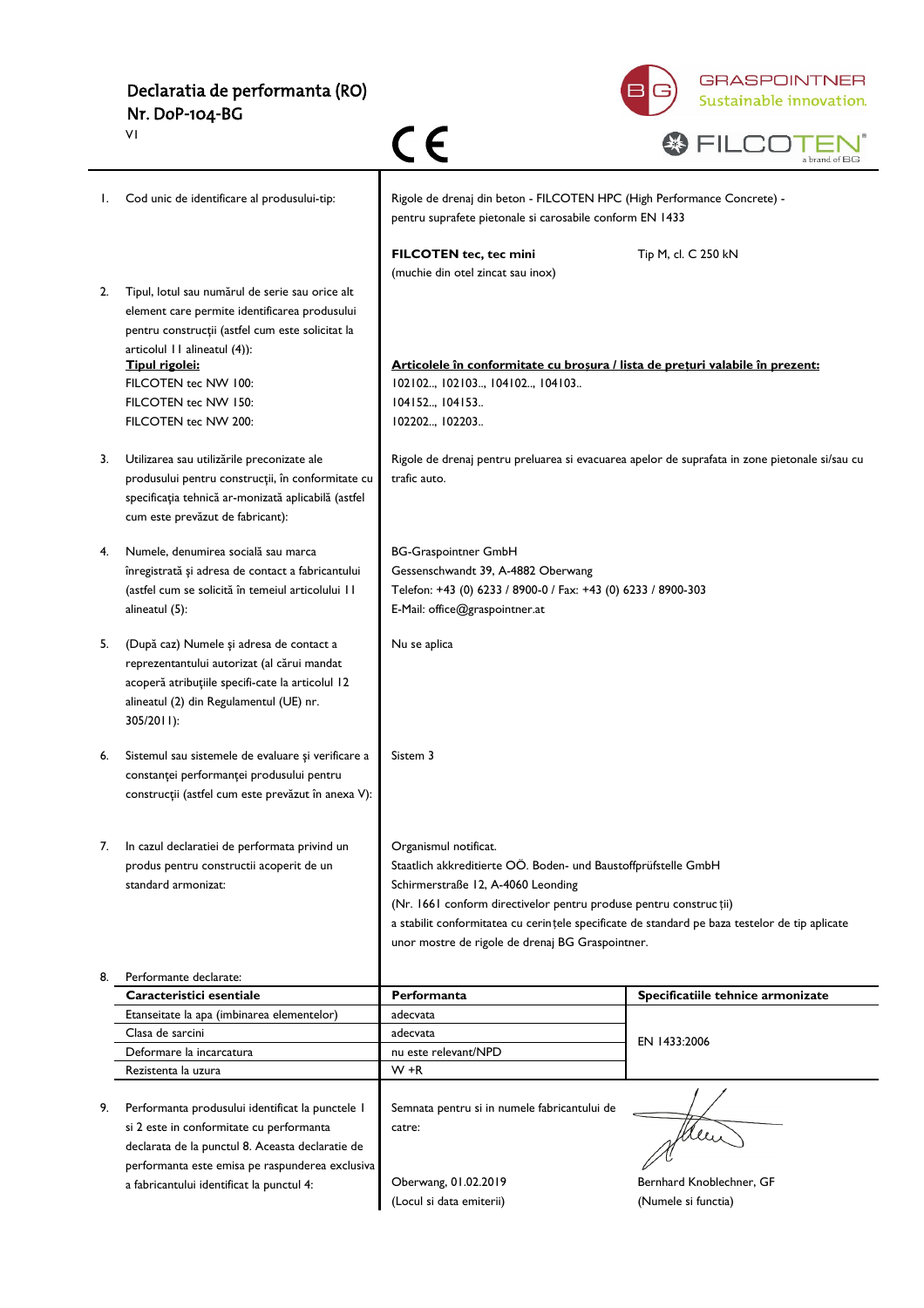## Vyhlásenie o parametroch (SK) č. DoP-104-BG



| w<br>m | . |                                        |  |
|--------|---|----------------------------------------|--|
|        |   | hrand of BG<br>$\mathbf{u}$<br>а отапа |  |

|    | VI                                                                                                                                                                                      | CE                                                                                                                                                                                                                                                                                                                       | a brand of BG                                              |
|----|-----------------------------------------------------------------------------------------------------------------------------------------------------------------------------------------|--------------------------------------------------------------------------------------------------------------------------------------------------------------------------------------------------------------------------------------------------------------------------------------------------------------------------|------------------------------------------------------------|
| I. | I. Jedinečný identifikačný kód typu výrobku:                                                                                                                                            | Odvodňovacie žľaby z betónu - FILCOTEN HPC (High Performance Concrete) -<br>pre pozemné komunikácie podľa normy EN 1433                                                                                                                                                                                                  |                                                            |
| 2. | Typ, ako sa vyžaduje podľa článku 11 ods. 4:<br>Typ žľabu:<br>FILCOTEN tec NW 100:<br>FILCOTEN tec NW 150:<br>FILCOTEN tec NW 200:                                                      | FILCOTEN tec, tec mini<br>(hrany z pozink. ocele alebo nerezovej ocele)<br>Artiklové číslo podľa aktuálne platnej brožúry / cenníka:<br>102102, 102103, 104102, 104103<br>104152, 104153<br>102202, 102203                                                                                                               | Typ M, triedy C 250 kN                                     |
| 3. | Zamýšľané použitia stavebného výrobku, ktoré<br>uvádza výrobca, v súlade s uplatniteľnou<br>harmonizovanou tech-nickou špecifikáciou:                                                   | Odvodňovacie žľaby z betónu pre absobciu a odvod povrchovej vody z plôch pre chodcov a<br>automobilovú dopravu.                                                                                                                                                                                                          |                                                            |
| 4. | Meno, registrované obchodné meno alebo<br>registrovaná ochranná známka a kontaktná<br>adresa výrobcu, ako sa vyžaduje podľa článku 11<br>ods. 5:                                        | <b>BG-Graspointner GmbH</b><br>Gessenschwandt 39, A-4882 Oberwang<br>Telefon: +43 (0) 6233 / 8900-0 / Fax: +43 (0) 6233 / 8900-303<br>E-Mail: office@graspointner.at                                                                                                                                                     |                                                            |
| 5. | V prípade potreby meno a kontaktná adresa<br>splnomocneného zástupcu, ktorého<br>splnomocnenie zahŕňa úlohy<br>vymedzené v článku 12 ods. 2:                                            | neuplatňuje sa                                                                                                                                                                                                                                                                                                           |                                                            |
| 6. | Systém alebo systémy posudzovania a overovania<br>nemennosti parametrov stavebného výrobku,<br>ako sa uvádzajú v prílohe V:                                                             | Systém 3                                                                                                                                                                                                                                                                                                                 |                                                            |
| 7. | V prípade vyhlásenia o parametroch týkajúceho<br>sa stavebného výrobku, na ktorý sa vzťahuje<br>harmonizovaná norma:                                                                    | Notifikovaná inštitúcia,<br>Staatlich akkreditierte OÖ. Boden- und Baustoffprüfstelle GmbH<br>Schirmerstraße 12, A-4060 Leonding (č.1661 podľa predpisov pre stavebné výrobky)<br>vypracované na základe skúšky typu odvodňovacieho žľabu a uskutočnených skúšok<br>spoločnosti BG-Graspointner podľa požiadaviek normy. |                                                            |
| 8. | Deklarované parametre:                                                                                                                                                                  |                                                                                                                                                                                                                                                                                                                          |                                                            |
|    | Podstatné vlastnosti                                                                                                                                                                    | Deklarované parametre                                                                                                                                                                                                                                                                                                    | Harmonizovaná technická špecifikácia                       |
|    | Vodotesnosť spojov (spoje elementov)                                                                                                                                                    | splňa                                                                                                                                                                                                                                                                                                                    |                                                            |
|    | Nosnosť<br>Deformácia pod tllakom                                                                                                                                                       | spĺňa<br>neurčené/NPD                                                                                                                                                                                                                                                                                                    | EN 1433:2006                                               |
|    | Odolnosť voči poveternostným vplyvom                                                                                                                                                    | $W + R$                                                                                                                                                                                                                                                                                                                  |                                                            |
| 9. | Parametre výrobku uvedené v bodoch 1 a 2 sú v<br>zhode s deklarovanými parametrami v bode 8.<br>Toto vyhlásenie o parametroch sa vydáva na<br>výhradnú zodpovednosť výrobcu uvedeného v | Podpísal(-a) za a v mene výrobcu:                                                                                                                                                                                                                                                                                        | Mu                                                         |
|    | bode 4:                                                                                                                                                                                 | Oberwang, 01.02.2019<br>(miesto a dátum vydania)                                                                                                                                                                                                                                                                         | Bernhard Knoblechner, výkonný riaditeľ<br>(meno a funkcia) |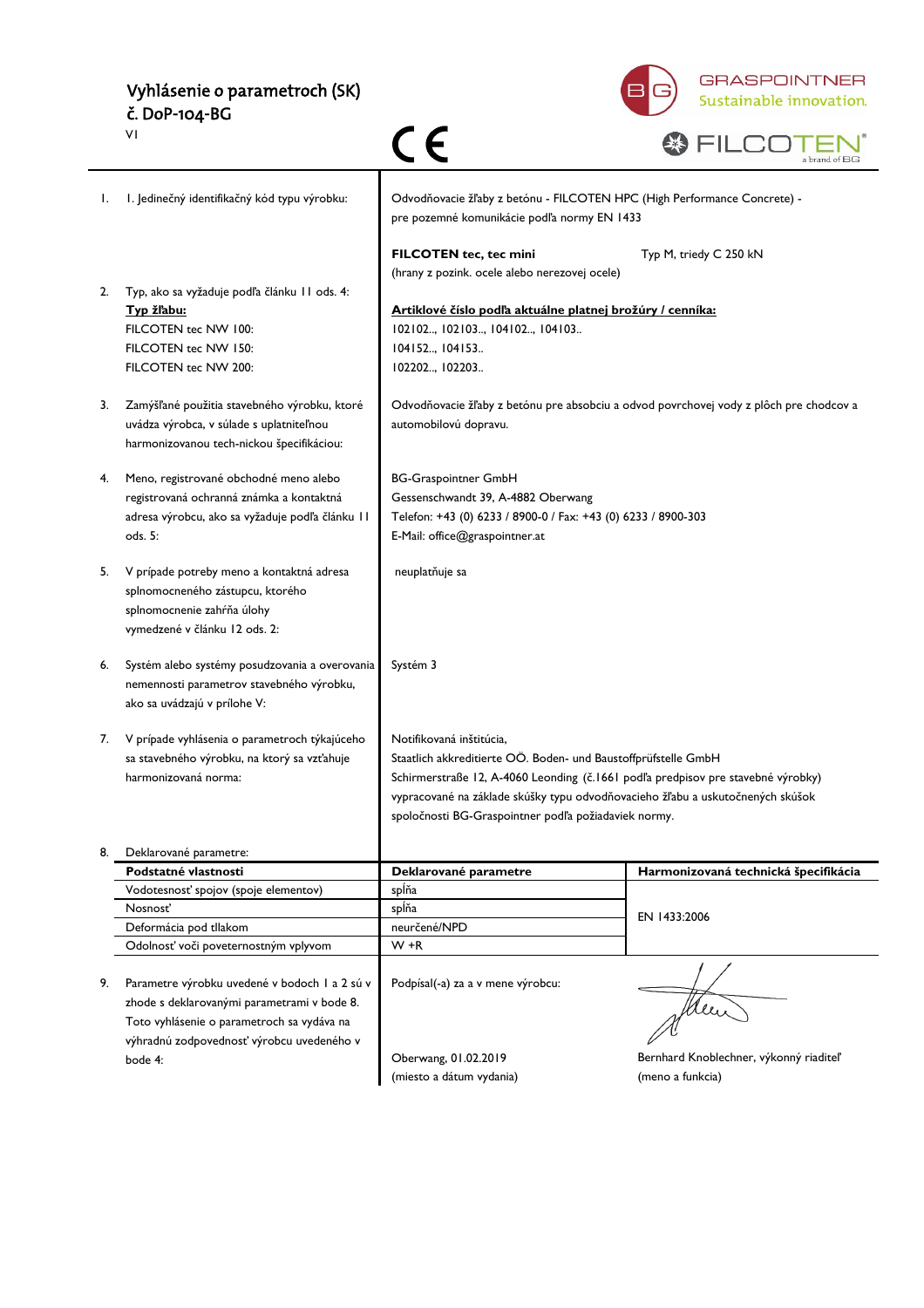Declaration of performance (SR) No. DoP-104-BG



|    | ٧I                                                                                                                                                   |                                                                                                                                |                                  |
|----|------------------------------------------------------------------------------------------------------------------------------------------------------|--------------------------------------------------------------------------------------------------------------------------------|----------------------------------|
|    | Jedinstveni identifikacioni kod vrste proizvoda:                                                                                                     | drenažni kanali od betona - FILCOTEN HPC (High Performance Concrete) -<br>za vozila i pešačka područja prema standardu EN 1433 |                                  |
|    |                                                                                                                                                      | FILCOTEN tec, tec mini<br>(ivice od pocinkovanog čelika ili nerđajućeg čelika)                                                 | Tip M, kl. C 250 kN              |
| 2. | Tip, količina ili serijski broj potreban u skladu sa<br>Članom 11(4):                                                                                |                                                                                                                                |                                  |
|    | tip kanala:                                                                                                                                          | artikli po važećoj brošuri/cenovniku:                                                                                          |                                  |
|    | FILCOTEN tec NW 100:                                                                                                                                 | 102102, 102103, 104102, 104103                                                                                                 |                                  |
|    | FILCOTEN tec NW 150:                                                                                                                                 | 104152, 104153                                                                                                                 |                                  |
|    | FILCOTEN tec NW 200:                                                                                                                                 | 102202, 102203                                                                                                                 |                                  |
| 3. | Predviđena upotreba naznačena od strane<br>proizvođača:                                                                                              | drenažni kanali za vozila i pešačka područja                                                                                   |                                  |
| 4. | lme, registrovano trgovačko ime ili registrovana                                                                                                     | <b>BG-Graspointner GmbH</b>                                                                                                    |                                  |
|    | robna marka i kontakt adresa proizvođača u                                                                                                           | Gessenschwandt 39, A-4882 Oberwang                                                                                             |                                  |
|    | skladu sa Članom II(5):                                                                                                                              | Telefon: +43 (0) 6233 / 8900-0 / Fax: +43 (0) 6233 / 8900-303                                                                  |                                  |
|    |                                                                                                                                                      | E-Mail: office@graspointner.at                                                                                                 |                                  |
| 5. | Ime i kontakt adresa ovlašćenog predstavnika<br>navedenog u Članu 12(2):                                                                             | nije primenljivo                                                                                                               |                                  |
| 6. | Sistem koji je naveden u aneksu V:                                                                                                                   | sistem 3                                                                                                                       |                                  |
| 7. | U slučaju da se sertifikat odnosi na građevinski                                                                                                     | Ovlašćeno telo,                                                                                                                |                                  |
|    | proizvod koji pokriva harmonizovani standard:                                                                                                        | Staatlich akkreditierte OÖ. Boden- und Baustoffprüfstelle GmbH                                                                 |                                  |
|    |                                                                                                                                                      | Schirmerstraße 12, A-4060 Leonding (Br. 1661 prema smernicama građevinskog proizvoda)                                          |                                  |
|    |                                                                                                                                                      | zasniva se na ispitivanju tipa za drenažne kanale na osnovu BG-Graspointner uzoraka,                                           |                                  |
|    |                                                                                                                                                      | utvrđivanju usaglašenosti sa zahtevima navedenim u standardu.                                                                  |                                  |
|    | Deklarisane perfomanse:                                                                                                                              |                                                                                                                                |                                  |
|    | osnovne karakteristike                                                                                                                               | perfomanse                                                                                                                     | usklađene tehničke specifikacije |
|    | Vodootpornost (povezivanje elemenata)                                                                                                                | ispunjeno                                                                                                                      |                                  |
|    | Klasa opterećenja                                                                                                                                    | ispunjeno                                                                                                                      | EN 1433:2006                     |
|    | Deformacija pod teretom                                                                                                                              | <b>NPD</b>                                                                                                                     |                                  |
|    | izdržljivost                                                                                                                                         | $W + R$                                                                                                                        |                                  |
| 9. | Perfomanse proizvode navedenog u tačkama 1 i 2<br>su u skladu sa deklarisanom perfomansom u tački<br>8. Ova deklaracija o perfomansama se izdaje pod | Potpisan za i u ime proizvođača od strane:                                                                                     |                                  |
|    | isključivom odgovornošću proizvođača 4:                                                                                                              |                                                                                                                                |                                  |
|    |                                                                                                                                                      | Oberwang, 01.02.2019                                                                                                           | Bernhard Knoblechner, GF         |
|    |                                                                                                                                                      | (mesto i datum izdavanja)                                                                                                      | (Ime i Funkcija)                 |